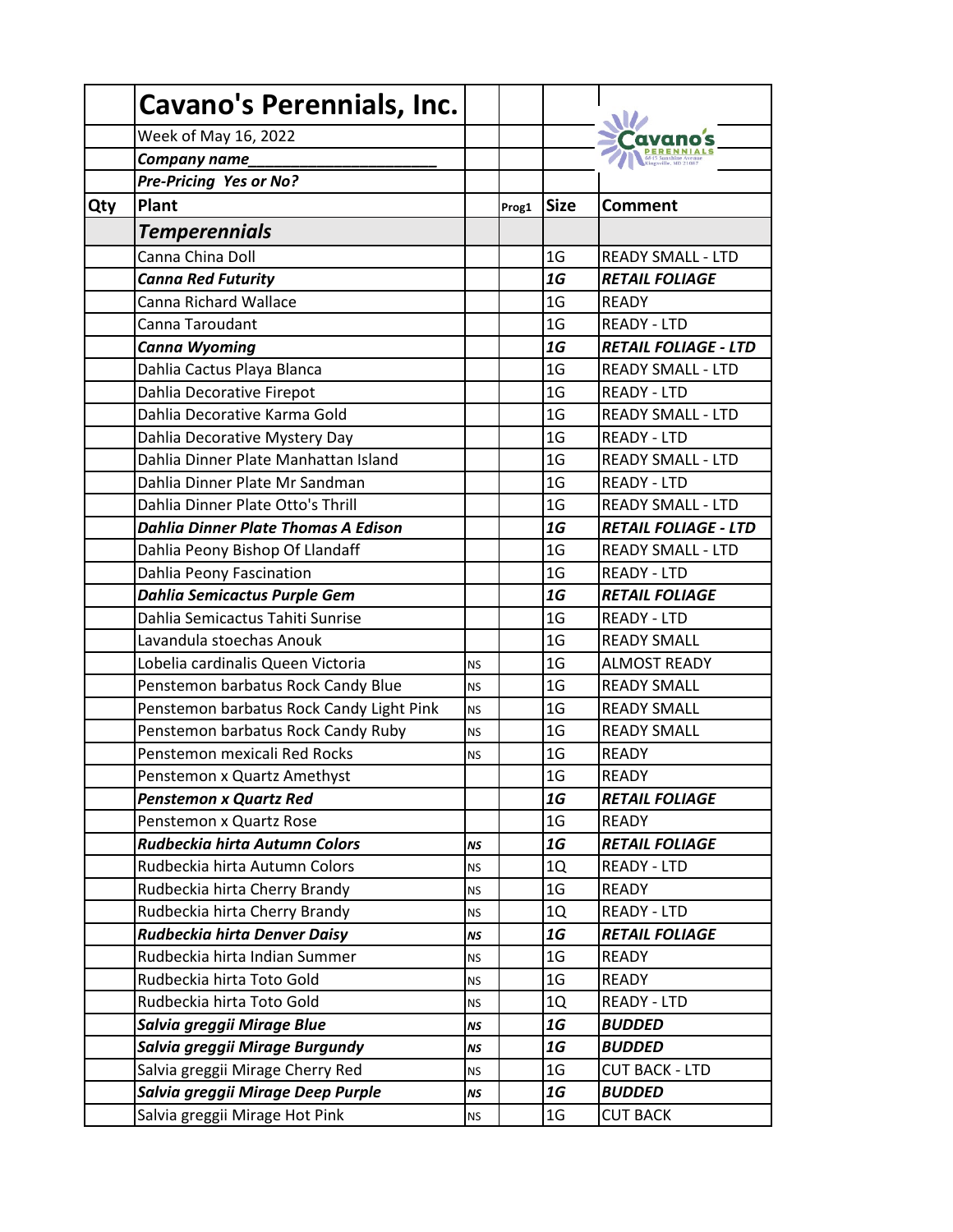| Salvia greggii Mirage Pink                  | <b>NS</b> | 1G             | <b>BUDDED</b>                |
|---------------------------------------------|-----------|----------------|------------------------------|
| Salvia greggii Mirage White                 | <b>NS</b> | 1G             | <b>BUDDED</b>                |
| <b>Salvia guaranitica Black and Blue</b>    |           | $1G$           | <b>RETAIL FOLIAGE</b>        |
|                                             |           |                |                              |
| <b>Succulents</b>                           |           |                |                              |
| <b>Delosperma Jewel of Desert Garnet</b>    |           | <b>1Q</b>      | <b>BUD &amp; BLOOM</b>       |
| <b>Delosperma Jewel of Desert Peridot</b>   |           | <b>1Q</b>      | <b>BUD &amp; BLOOM - LTD</b> |
| <b>Delosperma Jewel of Desert Topaz</b>     |           | <b>1Q</b>      | <b>BUD &amp; BLOOM - LTD</b> |
| Delosperma Wheels of Wonder Golden Wonder   |           | 1 <sub>G</sub> | <b>CUT BACK</b>              |
| Delosperma Wheels of Wonder Golden Wonder   |           | 1Q             | <b>CUT BACK - LTD</b>        |
| Delosperma Wheels of Wonder Hot Pink Wonder |           | 1 <sub>G</sub> | <b>CUT BACK</b>              |
| Delosperma Wheels of Wonder Violet Wonder   |           | 1 <sub>G</sub> | <b>CUT BACK - LTD</b>        |
| <b>Mangave Blazing Saddles</b>              |           | 1G             | <b>RETAIL FOLIAGE - LTD</b>  |
| Mangave Catch a Wave                        |           | 1 <sub>G</sub> | <b>READY - LTD</b>           |
| <b>Mangave Fiercely Fabulous</b>            |           | 1G             | <b>RETAIL FOLIAGE - LTD</b>  |
| <b>Mangave Freckles and Speckles</b>        |           | 1G             | <b>RETAIL FOLIAGE - LTD</b>  |
| Mangave Night Owl                           |           | 1 <sub>G</sub> | <b>READY</b>                 |
| <b>Mangave Painted Desert</b>               |           | 1 <sub>G</sub> | <b>READY</b>                 |
| <b>Mangave Red Wings</b>                    |           | 1 <sub>G</sub> | <b>READY - LTD</b>           |
| <b>Mangave Silver Fox</b>                   |           | 1 <sub>G</sub> | <b>READY - LTD</b>           |
| Sedum Sunsparkler Lime Zinger               |           | <b>1Q</b>      | <b>RETAIL FOLIAGE-LTD</b>    |
| Sedum floriferum Winter Mahogany            |           | 1G             | <b>BUDDED</b>                |
| Sedum floriferum Winter Mahogany            |           | 1Q             | <b>CUT BACK</b>              |
| Sedum reflexum Blue Moon                    |           | 1G             | <b>RETAIL FOLIAGE</b>        |
| Sedum reflexum Solar Spice                  |           | 1 <sub>G</sub> | <b>READY</b>                 |
| Sedum spurium Dragon's Blood                |           | 1Q             | <b>CUT BACK - LTD</b>        |
| Sedum spurium John Creech                   |           | 1Q             | <b>READY</b>                 |
| <b>Sedum spurium Pink Cloud</b>             |           | 1G             | <b>RETAIL FOLIAGE - LTD</b>  |
| <b>Sedum spurium Pink Cloud</b>             |           | <b>1Q</b>      | <b>RETAIL FOLIAGE</b>        |
| Sedum ternatum Larinem Park                 | NS        | 1Q             | <b>CUT BACK - LTD</b>        |
| Sedum tetractinum Coral Reef                |           | 1 <sub>G</sub> | <b>READY SMALL</b>           |
| Sempervivum Kalinda                         |           | 1Q             | <b>READY SMALL</b>           |
| Sempervivum Mixed                           |           |                |                              |
|                                             |           | 1 <sub>G</sub> | <b>READY - LTD</b>           |
| Sempervivum Royal Ruby                      |           | 1Q             | <b>READY SMALL</b>           |
| Sempervivum Ruby Heart                      |           | 1Q             | <b>READY SMALL</b>           |
| Sempervivum Silverine                       |           | 1Q             | <b>READY SMALL</b>           |
| Sempervivum Sunset                          |           | $1Q$           | <b>READY SMALL</b>           |
|                                             |           |                |                              |
| <b>Ferns</b>                                |           |                |                              |
| Arachniodes simplicior                      |           | 1Q             | <b>READY</b>                 |
| Athyrium filix-femina Frizzelliae           | <b>NS</b> | 1Q             | READY SMALL - LTD            |
| Athyrium niponicum Apple Court              |           | 1 <sub>G</sub> | <b>READY SMALL - LTD</b>     |
| <b>Athyrium niponicum Metallicum</b>        |           | <b>1Q</b>      | <b>RETAIL FOLIAGE</b>        |
| <b>Athyrium niponicum Pewter Lace</b>       |           | <b>1Q</b>      | <b>RETAIL FOLIAGE</b>        |
| Athyrium niponicum Red Beauty               |           | 1Q             | <b>READY</b>                 |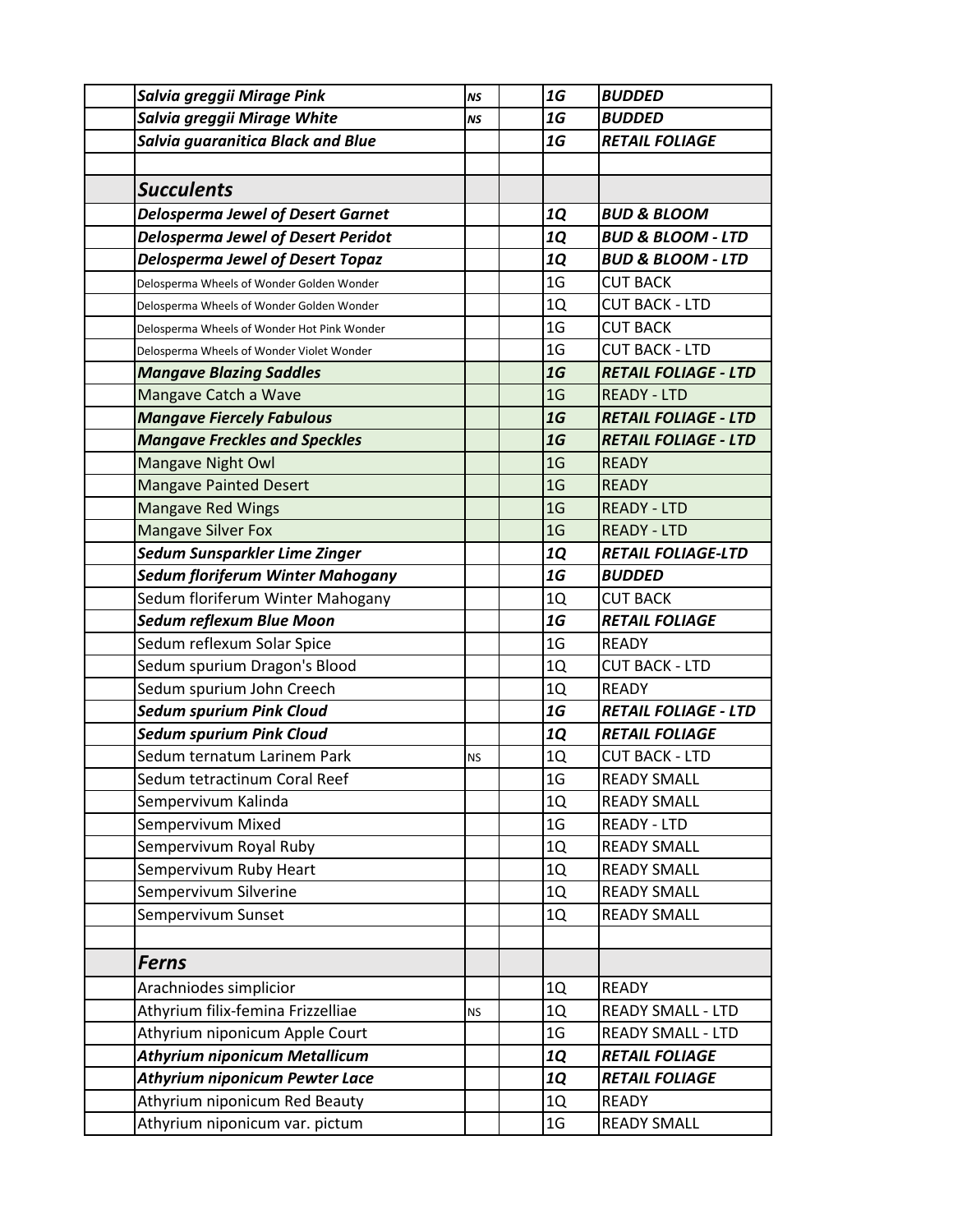| Athyrium niponicum var. pictum                          |           |           | <b>1Q</b>      | <b>RETAIL FOLIAGE</b>       |
|---------------------------------------------------------|-----------|-----------|----------------|-----------------------------|
| Athyrium otophorum                                      |           |           | 1Q             | <b>READY - LTD</b>          |
| Cyrtomium falcatum Rochfordianum                        |           |           | 1Q             | <b>READY - LTD</b>          |
| Cyrtomium x                                             |           |           | <b>1Q</b>      | <b>RETAIL FOLIAGE</b>       |
| Dryopteris erythrosora Brilliance                       |           |           | 1Q             | <b>READY</b>                |
| Matteuccia struthiopteris                               | <b>MA</b> |           | 1Q             | <b>READY SMALL</b>          |
| Polystichum polyblepharum                               |           |           | 1G             | <b>RETAIL FOLIAGE</b>       |
| Polystichum polyblepharum                               |           |           | <b>1Q</b>      | <b>GORGEOUS</b>             |
| Polystichum tsus-simense                                |           |           | 1Q             | <b>READY</b>                |
|                                                         |           |           |                |                             |
| <b>Proven Winners</b>                                   |           |           |                |                             |
| Baptisia x Decadence Blue Bubbly                        | <b>NS</b> | PW        | 1 <sub>G</sub> | <b>READY - LTD</b>          |
| Baptisia x Decadence Cherries Jubilee                   | <b>NS</b> | PW        | 1 <sub>G</sub> | <b>READY SMALL - LTD</b>    |
| Baptisia x Decadence Deluxe Pink Lemonade               | <b>NS</b> | PW        | 1 <sub>G</sub> | <b>READY - LTD</b>          |
| <b>Baptisia x Decadence Deluxe Pink Truffles</b>        | <b>NS</b> | PW        | 1 <sub>G</sub> | <b>READY SMALL - LTD</b>    |
| Baptisia x Decadence Vanilla Cream                      | <b>NS</b> | PW        | 1 <sub>G</sub> | <b>READY SMALL - LTD</b>    |
| <b>Dianthus Fruit Punch Black Cherry Frost</b>          |           | PW        | 1G             | <b>BUDDED</b>               |
| <b>Dianthus Fruit Punch Cherry Vanilla</b>              |           | PW        | 1G             | <b>RETAIL FOLIAGE - LTD</b> |
| <b>Dianthus Fruit Punch Classic Coral</b>               |           | PW        | 1G             | <b>BUDDED</b>               |
| <b>Dianthus Fruit Punch Maraschino</b>                  |           | PW        | 1G             | <b>BUD &amp; BLOOM</b>      |
| <b>Dianthus Paint the Town Magenta</b>                  |           | PW        | 1G             | <b>BUD &amp; BLOOM</b>      |
| Geranium pratense Boom Chocolatta                       |           | PW        | 1 <sub>G</sub> | <b>READY SMALL</b>          |
| Heliopsis helianthoides Tuscan Gold                     | <b>NS</b> | <b>PW</b> | 1 <sub>G</sub> | <b>READY SMALL - LTD</b>    |
| Heuchera Dolce Appletini                                | <b>NS</b> | PW        | 1 <sub>G</sub> | <b>READY</b>                |
| <b>Heuchera Dolce Cherry Truffles</b>                   | <b>NS</b> | PW        | 1 <sub>G</sub> | <b>CUT BACK</b>             |
| Heuchera Dolce Silver Gumdrop                           | <b>NS</b> | PW        | 1 <sub>G</sub> | <b>CUT BACK</b>             |
| <b>Heuchera Dolce Wildberry</b>                         | <b>NS</b> | PW        | 1 <sub>G</sub> | <b>CUT BACK</b>             |
| Heuchera Primo Black Pearl                              | <b>NS</b> | <b>PW</b> | 1 <sub>G</sub> | <b>CUT BACK</b>             |
| Leucanthemum x superbum Amazing Daisies Banana Cream II |           | PW        | 1G             | <b>BUDDED - LTD</b>         |
| Leucanthemum x superbum Amazing Daisies Daisy May       |           | PW        | 1G             | <b>GORGEOUS</b>             |
| Monarda didyma Pardon My Cerise                         | <b>NS</b> | PW        | 1 <sub>G</sub> | <b>READY SMALL</b>          |
| Monarda didyma Pardon My Pink                           | ΝS        | PW        | 1 <sub>G</sub> | <b>READY SMALL</b>          |
| Monarda didyma Pardon My Purple                         | <b>NS</b> | PW        | 1 <sub>G</sub> | <b>READY SMALL</b>          |
| Monarda didyma Pardon My Rose                           | <b>NS</b> | PW        | 1 <sub>G</sub> | <b>READY SMALL</b>          |
| Nepeta faassenii Cat's Meow                             |           | PW        | 1 <sub>G</sub> | <b>READY</b>                |
| Phlox paniculata Luminary Opalesence                    | <b>NS</b> | PW        | 1 <sub>G</sub> | <b>READY SMALL</b>          |
| Phlox subulata Spring Bling Pink Sparkles               | ΝS        | PW        | 1 <sub>G</sub> | <b>CUT BACK</b>             |
| Polemonium grandiflorum Heaven Scent                    | <b>NS</b> | PW        | 1 <sub>G</sub> | <b>CUT BACK - LTD</b>       |
| <b>Pulmonaria x Spot On</b>                             |           | PW        | 1G             | <b>RETAIL FOLIAGE - LTD</b> |
| Salvia nemorosa Color Spires Crystal Blue               |           | PW        | 1 <sub>G</sub> | <b>READY - LTD</b>          |
| Salvia nemorosa Color Spires Snow Kiss                  |           | PW        | 1 <sub>G</sub> | <b>READY SMALL - LTD</b>    |
| Salvia nemorosa Color Spires Violet Riot                |           | PW        | 1 <sub>G</sub> | <b>READY - LTD</b>          |
| Salvia nemorosa Pink Profusion                          |           | PW        | 1 <sub>G</sub> | <b>READY - LTD</b>          |
| Veronica Magic Show White Wands                         |           | PW        | 1 <sub>G</sub> | <b>READY - LTD</b>          |
|                                                         |           |           |                |                             |
|                                                         |           |           |                |                             |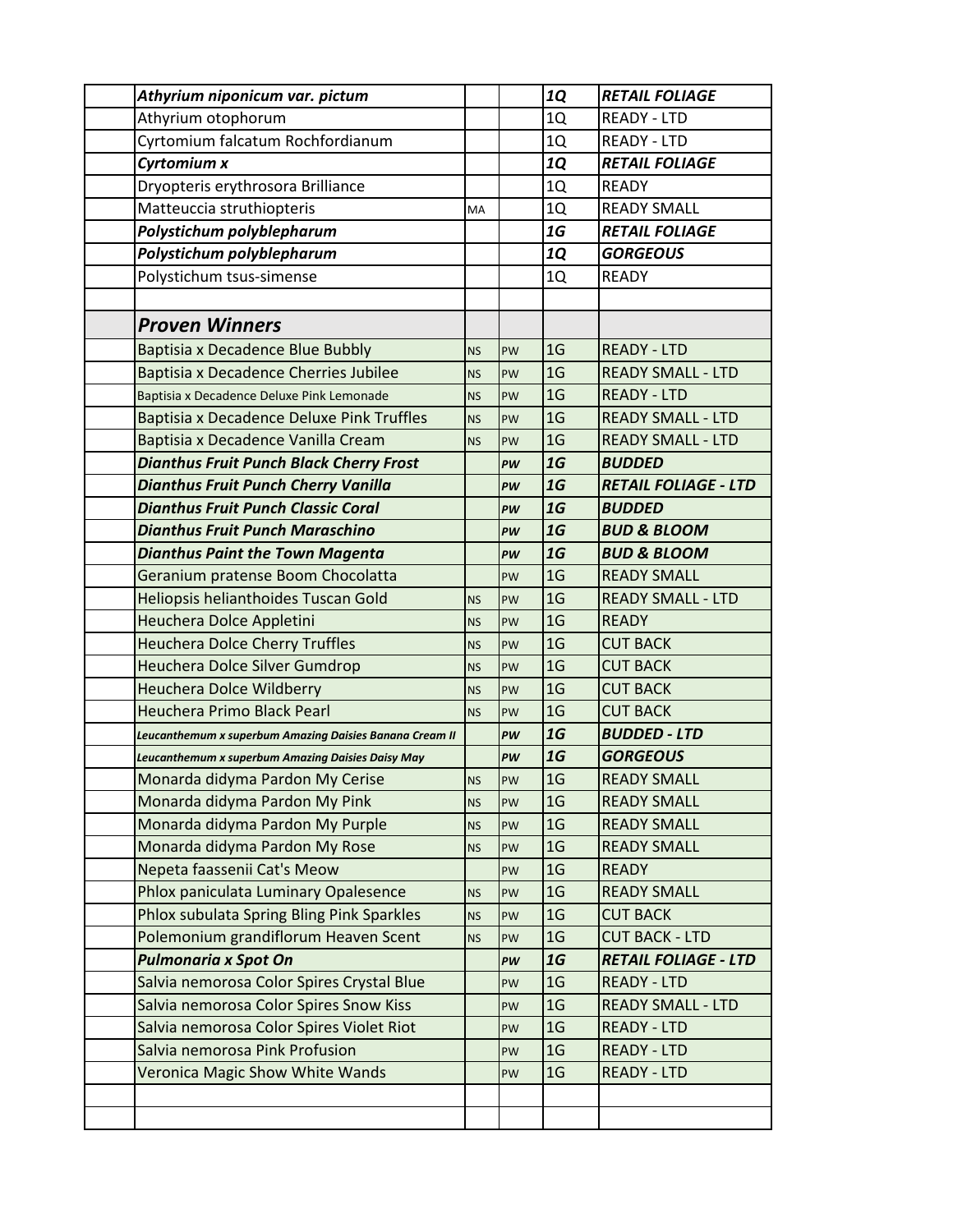| <b>Perennials</b>                             |           |           |                |                             |
|-----------------------------------------------|-----------|-----------|----------------|-----------------------------|
| Achillea clypeolata Moonshine                 |           |           | 1 <sub>G</sub> | <b>CUT BACK</b>             |
| Achillea filipendulina Coronation Gold        |           |           | 1 <sub>G</sub> | <b>CUT BACK - LTD</b>       |
| Achillea millefolium                          |           |           | 1 <sub>G</sub> | <b>CUT BACK</b>             |
| Achillea millefolium Desert Eve Red           |           |           | 1 <sub>G</sub> | <b>CUT BACK - LTD</b>       |
| Achillea millefolium Desert Eve Red           |           |           | 1Q             | <b>CUT BACK</b>             |
| Achillea millefolium Desert Eve Terracotta    |           |           | 1 <sub>G</sub> | <b>CUT BACK</b>             |
| Achillea millefolium Desert Eve Yellow        |           |           | 1 <sub>G</sub> | <b>READY</b>                |
| Achillea millefolium Desert Eve Yellow        |           |           | 1Q             | <b>CUT BACK</b>             |
| Achillea millefolium Little Moonshine         |           |           | 1Q             | <b>CUT BACK - LTD</b>       |
| Achillea millefolium New Vintage Red          |           |           | 1 <sub>G</sub> | <b>CUT BACK</b>             |
| Achillea millefolium New Vintage Red          |           |           | 1Q             | <b>READY SMALL</b>          |
| Achillea millefolium New Vintage Violet       |           |           | 1Q             | <b>CUT BACK - LTD</b>       |
| Achillea millefolium New Vintage White        |           |           | 1 <sub>G</sub> | <b>CUT BACK - LTD</b>       |
| Achillea millefolium New Vintage White        |           |           | 1Q             | <b>CUT BACK</b>             |
| Achillea millefolium Paprika                  |           |           | 1 <sub>G</sub> | <b>CUT BACK</b>             |
| Achillea millefolium Paprika                  |           |           | <b>1Q</b>      | <b>RETAIL FOLIAGE</b>       |
| Achillea millefolium Saucy Seduction          |           |           | 1 <sub>G</sub> | <b>READY</b>                |
| Achillea millefolium Strawberry Seduction     |           |           | 1 <sub>G</sub> | <b>READY - LTD</b>          |
| <b>Achillea millefolium Sunny Seduction</b>   |           |           | 1G             | <b>RETAIL FOLIAGE</b>       |
| Achillea millefolium Tutti Frutti Pomegranate |           |           | 1 <sub>G</sub> | <b>CUT BACK</b>             |
| Aconitum napellus Album                       |           |           | 1 <sub>G</sub> | <b>READY</b>                |
| Agastache Sunny Sparks Orange Glow            |           |           | 1 <sub>G</sub> | <b>READY SMALL</b>          |
| Agastache Sunny Sparks Pink Glow              |           |           | 1 <sub>G</sub> | <b>CUT BACK</b>             |
| Alchemilla mollis                             |           |           | 1G             | <b>RETAIL FOLIAGE - LTD</b> |
| Alchemilla mollis                             |           |           | <b>1Q</b>      | <b>RETAIL FOLIAGE</b>       |
| Allium Jeannine                               |           |           | 1 <sub>G</sub> | <b>READY - LTD</b>          |
| Allium Miami                                  |           |           | 1 <sub>G</sub> | <b>CUT BACK</b>             |
| Allium Ostara                                 |           |           | 1 <sub>G</sub> | <b>READY - LTD</b>          |
| <b>Allium Summer Beauty</b>                   |           |           | 1 <sub>G</sub> | <b>READY - LTD</b>          |
| Allium amplectens Graceful Beauty             | <b>NS</b> |           | 1 <sub>G</sub> | <b>READY SMALL - LTD</b>    |
| Allium caeruleum                              |           |           | 1 <sub>G</sub> | <b>READY SMALL - LTD</b>    |
| Anemone x Whirlwind                           |           |           | 1 <sub>G</sub> | <b>CUT BACK - LTD</b>       |
| Artemisia stelleriana Silver Brocade          |           |           | 1Q             | <b>READY SMALL</b>          |
| Asclepias tuberosa                            | MA        | Hbt       | 1Q             | <b>CUT BACK</b>             |
| Aster divaricatus                             | MA        |           | 1 <sub>G</sub> | <b>READY</b>                |
| Aster divaricatus Eastern Star                | NS.       | <b>TP</b> | 1 <sub>G</sub> | <b>READY - LTD</b>          |
| <b>Aster ericoides Snow Flurry</b>            | NS        | TР        | 1G             | <b>RETAIL FOLIAGE - LTD</b> |
| Aster lateriflorus Lady in Black              | NS.       |           | 1 <sub>G</sub> | <b>CUT BACK</b>             |
| Aster oblongifolius Raydon's Favorite         | <b>NS</b> | TP        | 1 <sub>G</sub> | <b>READY</b>                |
| Astilbe chinensis Purple Candles              |           |           | 1 <sub>G</sub> | <b>CUT BACK</b>             |
| Baptisia australis                            | MA        |           | 1 <sub>G</sub> | <b>READY</b>                |
| Baptisia x Grape Taffy                        | ΝS        |           | 1 <sub>G</sub> | <b>READY SMALL - LTD</b>    |
| Baptisia x Indigo Spires                      | <b>NS</b> |           | 1 <sub>G</sub> | <b>READY SMALL - LTD</b>    |
| Belamcanda chinensis                          |           |           | 1 <sub>G</sub> | <b>READY SMALL</b>          |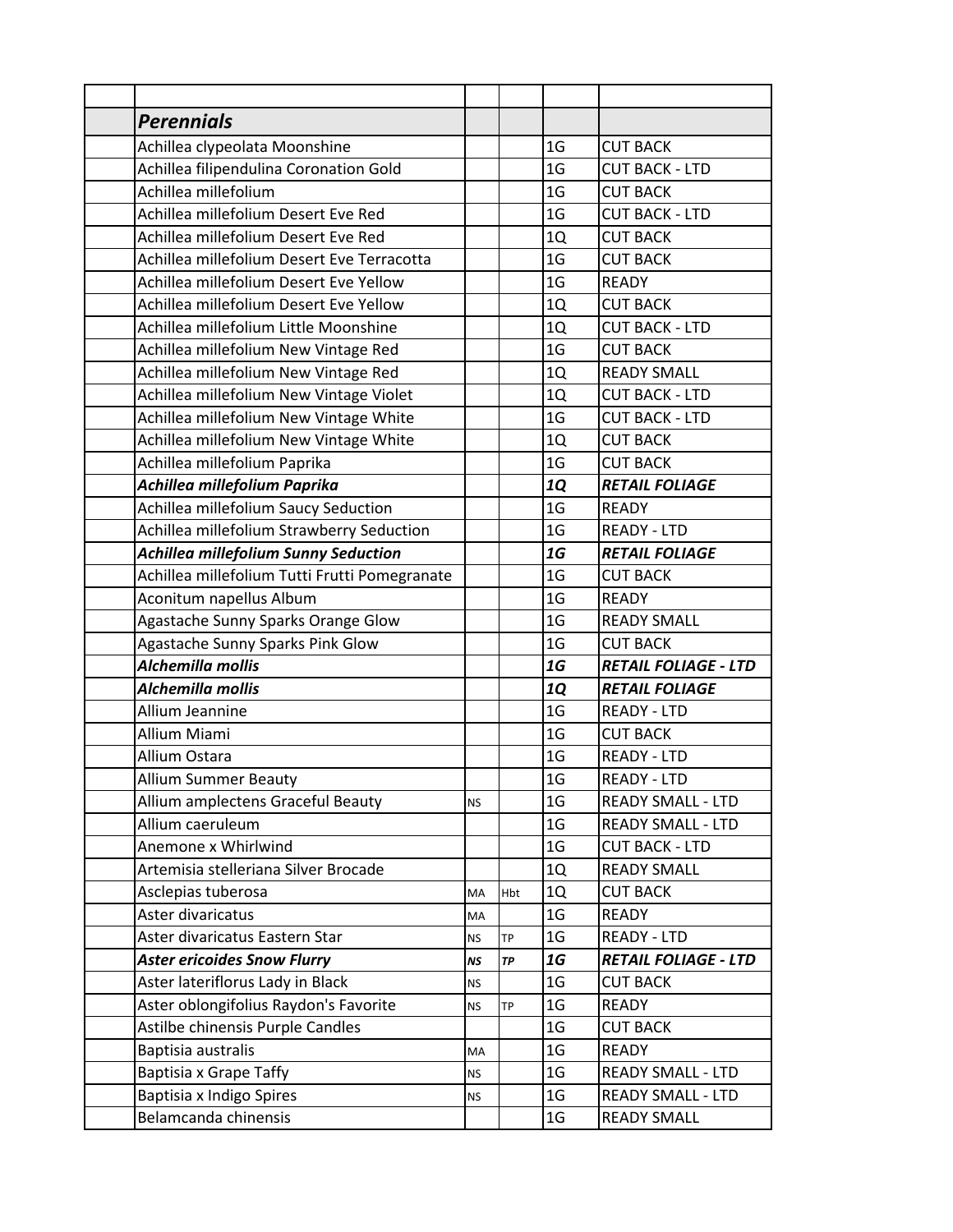| Brunnera Alexandria                       |           |      | 1 <sub>G</sub> | <b>CUT BACK</b>              |
|-------------------------------------------|-----------|------|----------------|------------------------------|
| Brunnera macrophylla                      |           |      | 1 <sub>G</sub> | <b>CUT BACK</b>              |
| Brunnera macrophylla Jack Frost           |           |      | 1 <sub>G</sub> | <b>READY SMALL</b>           |
| <b>Brunnera macrophylla Jack Frost</b>    |           |      | <b>1Q</b>      | <b>RETAIL FOLIAGE</b>        |
| Calamintha nepeta subsp. nepeta           |           |      | 1 <sub>G</sub> | <b>CUT BACK</b>              |
| Campanula Spring Bell Blue                |           |      | 1 <sub>G</sub> | <b>READY</b>                 |
| Campanula Spring Bell White               |           |      | 1 <sub>G</sub> | <b>READY</b>                 |
| Campanula poscharskyana Blue Waterfall    |           |      | 1 <sub>G</sub> | <b>CUT BACK</b>              |
| Campanula x Birch Hybrid                  |           |      | 1G             | <b>RETAIL FOLIAGE</b>        |
| Centaurea montana                         |           |      | <b>1Q</b>      | <b>RETAIL FOLIAGE</b>        |
| Centaurea montana Amethyst Dream          |           |      | 1G             | <b>BUD &amp; BLOOM</b>       |
| Centaurea montana Amethyst in Snow        |           |      | 1G             | <b>BUDDED</b>                |
| Cerastium tomentosum                      |           |      | 1Q             | <b>CUT BACK</b>              |
| Coreopsis Big Bang Full Moon              | <b>NS</b> |      | 1 <sub>G</sub> | <b>READY SMALL</b>           |
| <b>Coreopsis Big Bang Mercury Rising</b>  | <b>NS</b> |      | 1 <sub>G</sub> | <b>READY SMALL</b>           |
| <b>Coreopsis Li'l Bang Red Elf</b>        | <b>NS</b> |      | 1Q             | <b>BUDDED - LTD</b>          |
| Coreopsis Sizzle & Spice Crazy Cayenne    | NS        |      | 1Q             | <b>READY</b>                 |
| Coreopsis Sizzle & Spice Curry Up         | NS        |      | <b>1Q</b>      | <b>RETAIL FOLIAGE</b>        |
| Coreopsis Sizzle & Spice Hot Paprika      | <b>NS</b> |      | <b>1Q</b>      | <b>BUDDED - LTD</b>          |
| Coreopsis Sizzle & Spice Zesty Zinger     | <b>NS</b> |      | <b>1Q</b>      | <b>BUDDED</b>                |
| <b>Coreopsis Uptick Cream</b>             | <b>NS</b> |      | 1G             | <b>BUDDED</b>                |
| <b>Coreopsis Uptick Cream</b>             | NS        |      | 1Q             | <b>BUDDED</b>                |
| <b>Coreopsis Uptick Cream &amp; Red</b>   | <b>NS</b> |      | 1G             | <b>BUDDED</b>                |
| <b>Coreopsis Uptick Gold &amp; Bronze</b> | <b>NS</b> |      | 1G             | <b>BUD &amp; BLOOM</b>       |
| <b>Coreopsis Uptick Yellow &amp; Red</b>  | <b>NS</b> |      | 1G             | <b>BUDDED</b>                |
| Coreopsis grandiflora Early Sunrise       | <b>NS</b> |      | 1G             | <b>BUDDED - LTD</b>          |
| Coreopsis tripteris Gold Standard         | <b>NS</b> | MtCC | 1 <sub>G</sub> | <b>READY</b>                 |
| Coreopsis verticillata Zagreb             | MA        | Pol  | 1G             | <b>RETAIL FOLIAGE</b>        |
| Coreopsis x Gilded Lace                   | <b>NS</b> | ТP   | 1 <sub>G</sub> | <b>READY</b>                 |
| Coreopsis x Jethro Tull                   | <b>NS</b> |      | 1Q             | <b>READY - LTD</b>           |
| Crocosmia x Ember Glow                    |           |      | 1 <sub>G</sub> | <b>READY SMALL</b>           |
| Crocosmia x Lucifer                       |           |      | 1 <sub>G</sub> | <b>READY SMALL</b>           |
| Crocosmia x Norwich                       |           |      | 1 <sub>G</sub> | <b>EMERGING</b>              |
| <b>Dianthus Angel of Desire</b>           |           |      | <b>1Q</b>      | <b>BUDDED</b>                |
| <b>Dianthus Angel of Forgiveness</b>      |           |      | <b>1Q</b>      | <b>BUDDED</b>                |
| <b>Dianthus Angel of Harmony</b>          |           |      | <b>1Q</b>      | <b>BUDDED</b>                |
| <b>Dianthus Angel of Peace</b>            |           |      | <b>1Q</b>      | <b>BUDDED</b>                |
| <b>Dianthus Angel of Purity</b>           |           |      | <b>1Q</b>      | <b>BUDDED - LTD</b>          |
| Dianthus Barbarini Purple                 |           |      | 1 <sub>G</sub> | <b>READY - LTD</b>           |
| <b>Dianthus Barbarini Red</b>             |           |      | 1G             | <b>BUDDED</b>                |
| Dianthus Barbarini Rose                   |           |      | 1 <sub>G</sub> | <b>CUT BACK</b>              |
| <b>Dianthus Early Bird Chili</b>          |           |      | 1Q             | <b>BUD &amp; BLOOM - LTD</b> |
| <b>Dianthus Early Bird Fizzy</b>          |           |      | <b>1Q</b>      | <b>BUDDED</b>                |
| <b>Dianthus Early Bird Frosty</b>         |           |      | 1Q             | <b>BUDDED - LTD</b>          |
| <b>Dianthus Early Bird Radiance</b>       |           |      | <b>1Q</b>      | <b>BUDDED - LTD</b>          |
| <b>Dianthus Everlast Burgundy Blush</b>   |           |      | <b>1Q</b>      | <b>BUDDED</b>                |
| <b>Dianthus Everlast Raspberry Cream</b>  |           |      | <b>1Q</b>      | <b>BUDDED</b>                |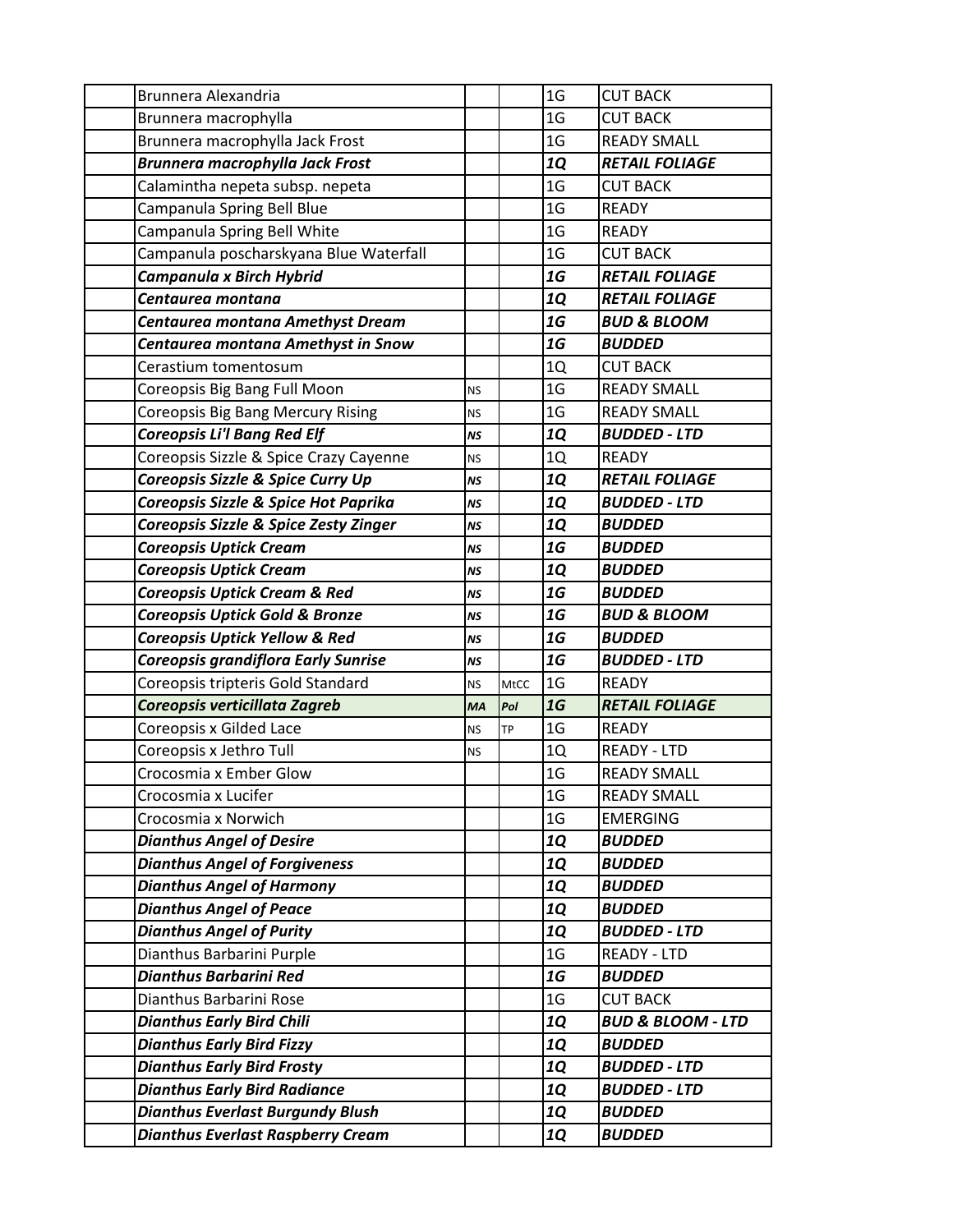| <b>Dianthus Tiny Rubies</b>                  |           |           | 1Q             | <b>READY</b>                |
|----------------------------------------------|-----------|-----------|----------------|-----------------------------|
| Dianthus gratianopolitanus Bath's Pink       |           |           | 1 <sub>G</sub> | <b>CUT BACK - LTD</b>       |
| Dianthus gratianopolitanus Firewitch         |           |           | 1Q             | <b>BUDDED</b>               |
| Dicentra formosa Luxuriant                   | <b>NS</b> |           | 1 <sub>G</sub> | <b>CUT BACK - LTD</b>       |
| Digitalis grandiflora                        |           |           | <b>1Q</b>      | <b>RETAIL FOLIAGE</b>       |
| <b>Digitalis mertonensis</b>                 |           |           | 1G             | <b>RETAIL FOLIAGE - LTD</b> |
| Digitalis x Artic Fox Rose                   |           |           | 1 <sub>G</sub> | <b>READY - LTD</b>          |
| Digitalis x Pink Panther                     |           |           | 1 <sub>G</sub> | <b>READY - LTD</b>          |
| Echinacea purpurea Cheyenne Spirit           | <b>NS</b> |           | 1 <sub>G</sub> | <b>READY SMALL</b>          |
| Echinacea purpurea Cheyenne Spirit           | <b>NS</b> |           | 1Q             | <b>READY</b>                |
| Echinacea purpurea Magnus                    | <b>NS</b> |           | 1Q             | <b>READY SMALL</b>          |
| Echinacea purpurea Pow Wow Wild Berry        | <b>NS</b> |           | 1Q             | <b>READY SMALL</b>          |
| Echinacea purpurea Ruby Star                 | <b>NS</b> | <b>TP</b> | 1 <sub>G</sub> | <b>READY</b>                |
| Echinacea purpurea Ruby Star                 | <b>NS</b> | <b>TP</b> | 1Q             | <b>READY SMALL</b>          |
| Echinacea purpurea Ruby Star                 | <b>NS</b> | <b>TP</b> | 2G             | <b>READY - LTD</b>          |
| Echinacea x Fine Feathered Parrot            | <b>NS</b> |           | 1Q             | <b>READY</b>                |
| Echinops bannaticus Taplow Blue              |           |           | 1 <sub>G</sub> | <b>READY - LTD</b>          |
| Eryngium planum Blauer Zwerg                 |           |           | 1 <sub>G</sub> | <b>READY - LTD</b>          |
| Eryngium planum Blue Hobbit                  |           |           | 1 <sub>G</sub> | <b>READY</b>                |
| Eupatorium Mask                              | <b>NS</b> |           | 1 <sub>G</sub> | <b>READY - LTD</b>          |
| Eupatorium maculatum Gateway                 | <b>NS</b> | Pol       | 1 <sub>G</sub> | <b>READY - LTD</b>          |
| Eupatorium maculatum Snowball                | <b>NS</b> |           | 1 <sub>G</sub> | <b>READY - LTD</b>          |
| Fragaria x Lipstick                          |           |           | 1Q             | <b>CUT BACK - LTD</b>       |
| <b>Gaillardia Mesa Bright Bicolor</b>        | <b>NS</b> |           | 1Q             | <b>BUDDED</b>               |
| <b>Gaillardia Mesa Peach</b>                 | <b>NS</b> |           | 1Q             | <b>BUDDED</b>               |
| <b>Gaillardia Mesa Red</b>                   | <b>NS</b> |           | 1Q             | <b>BUDDED</b>               |
| Gaillardia Mesa Yellow                       | <b>NS</b> |           | 1Q             | <b>BUDDED</b>               |
| Gaillardia Spintop Copper Sun                | <b>NS</b> |           | 1 <sub>G</sub> | <b>READY SMALL</b>          |
| Gaillardia Spintop Orange Halo               | <b>NS</b> |           | 1 <sub>G</sub> | <b>READY SMALL</b>          |
| <b>Gaillardia Spintop Red</b>                | NS        |           | 1G             | <b>RETAIL FOLIAGE</b>       |
| Gaillardia Spintop Red Starburst             | <b>NS</b> |           | 1 <sub>G</sub> | <b>READY SMALL</b>          |
| <b>Gaillardia Spintop Yellow Touch</b>       | <b>NS</b> |           | 1G             | <b>RETAIL FOLIAGE - LTD</b> |
| Gaillardia aristata Arizona Apricot          | <b>NS</b> |           | 1 <sub>G</sub> | <b>READY</b>                |
| Gaillardia aristata Arizona Red Shades       | <b>NS</b> |           | 1G             | <b>BUDDED</b>               |
| Gaillardia aristata Arizona Sun              | <b>NS</b> |           | 1 <sub>G</sub> | <b>READY</b>                |
| Gaillardia aristata Barbican Red             | <b>NS</b> |           | 1 <sub>G</sub> | <b>READY SMALL</b>          |
| Gaillardia aristata Barbican Yellow-Red Ring | <b>NS</b> |           | 1 <sub>G</sub> | <b>READY</b>                |
| Gaillardia aristata Goblin                   | <b>NS</b> |           | 1 <sub>G</sub> | <b>READY</b>                |
| Galium odoratum                              |           |           | 1 <sub>G</sub> | <b>READY - LTD</b>          |
| Galium odoratum                              |           |           | <b>1Q</b>      | <b>RETAIL FOLIAGE</b>       |
| Gaura lindheimeri Gaudi Red                  | <b>NS</b> |           | 1G             | <b>RETAIL FOLIAGE</b>       |
| Gaura lindheimeri Little Janie               | <b>NS</b> |           | 1 <sub>G</sub> | <b>READY</b>                |
| Gaura lindheimeri Whirling Butterflies       | <b>NS</b> |           | 1 <sub>G</sub> | <b>READY - LTD</b>          |
| <b>Geranium Blushing Turtle</b>              |           |           | 1 <sub>G</sub> | <b>CUT BACK</b>             |
| <b>Geranium Rozanne</b>                      |           |           | 1G             | <b>RETAIL FOLIAGE</b>       |
| Geranium Rozanne                             |           |           | 1Q             | <b>CUT BACK</b>             |
| Geranium cinereum Ballerina                  |           |           | 1G             | <b>RETAIL FOLIAGE</b>       |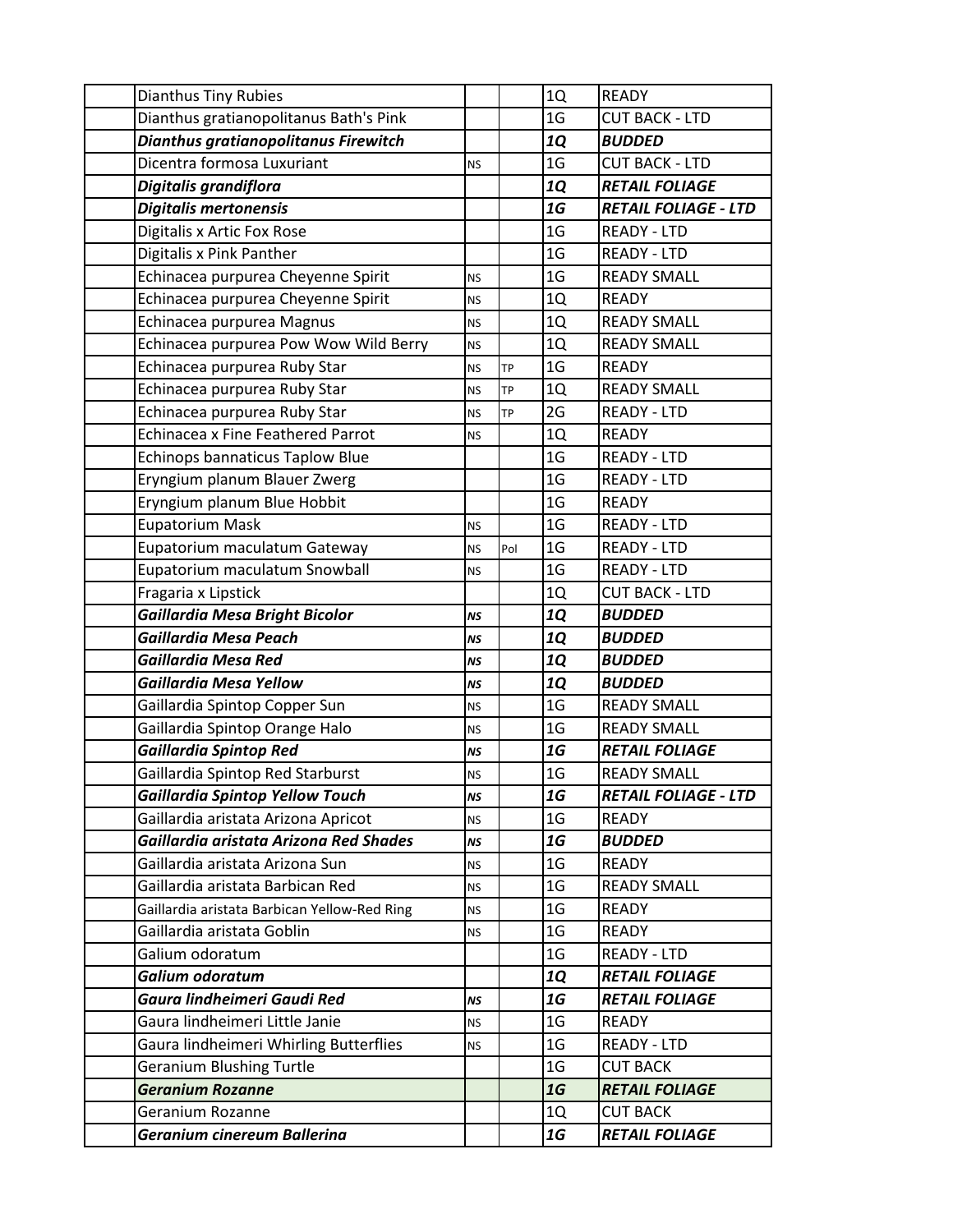| Geranium phaeum Samobor              |           |           | 1 <sub>G</sub> | <b>READY SMALL - LTD</b>    |
|--------------------------------------|-----------|-----------|----------------|-----------------------------|
| Geranium sanguineum Album            |           |           | 1 <sub>G</sub> | <b>READY SMALL - LTD</b>    |
| Geranium sanguineum var. striatum    |           |           | 1 <sub>G</sub> | <b>READY SMALL - LTD</b>    |
| Geranium versicolor                  |           |           | 1 <sub>G</sub> | <b>CUT BACK</b>             |
| Geranium wlassovianum                |           |           | 1 <sub>G</sub> | <b>CUT BACK</b>             |
| Geranium x Ann Folkard               |           |           | 1 <sub>G</sub> | <b>CUT BACK</b>             |
| Geranium x Azure Rush                |           |           | 1 <sub>G</sub> | <b>ALMOST READY</b>         |
| Geranium x Brookside                 |           |           | 1 <sub>G</sub> | <b>CUT BACK</b>             |
| Geranium x Orion                     |           |           | 1 <sub>G</sub> | <b>CUT BACK</b>             |
| Geranium x cantabrigiense Karmina    |           |           | 1 <sub>G</sub> | <b>READY SMALL - LTD</b>    |
| Geranium x cantabrigiense Karmina    |           |           | 1Q             | <b>READY SMALL</b>          |
| Geranium x cantabrigiense St. Ola    |           |           | 1G             | <b>RETAIL FOLIAGE - LTD</b> |
| Geranium x cantabrigiense St. Ola    |           |           | 1Q             | <b>READY - LTD</b>          |
| Geranium x oxonianum Wargrave Pink   |           |           | 1 <sub>G</sub> | <b>CUT BACK - LTD</b>       |
| Helleborus x Honeyhill Joy           |           |           | 1Q             | <b>READY</b>                |
| <b>Helleborus x Pine Knot Strain</b> |           |           | 1 <sub>G</sub> | <b>READY</b>                |
| Helleborus x Pine Knot Strain        |           |           | 1Q             | <b>READY SMALL - LTD</b>    |
| Hemerocallis Stella de Oro           |           |           | 1 <sub>G</sub> | <b>CUT BACK</b>             |
| Heuchera Little Cuties Sugar Berry   | <b>NS</b> |           | 1Q             | <b>READY SMALL - LTD</b>    |
| Heuchera americana Dale's Strain     | NS        |           | 1G             | <b>RETAIL FOLIAGE</b>       |
| Heuchera micrantha Palace Purple     | NS.       |           | 1 <sub>G</sub> | <b>READY SMALL</b>          |
| Heuchera villosa                     | MA        |           | 1 <sub>G</sub> | <b>CUT BACK</b>             |
| Heuchera villosa                     | MA        |           | 1Q             | <b>READY SMALL</b>          |
| Heuchera villosa Autumn Bride        | <b>NS</b> | ТP        | 1G             | <b>RETAIL FOLIAGE</b>       |
| Heuchera villosa Autumn Bride        | <b>NS</b> | <b>TP</b> | 1Q             | <b>READY</b>                |
| Heuchera villosa Bronze Wave         | <b>NS</b> | <b>TP</b> | 1Q             | <b>READY</b>                |
| Heuchera villosa Caramel             | <b>NS</b> | <b>TP</b> | 1 <sub>G</sub> | <b>READY - LTD</b>          |
| Heuchera x Apple Crisp               | NS.       | TP        | 1Q             | <b>READY</b>                |
| <b>Heuchera x Black Beauty</b>       | NS        |           | <b>1Q</b>      | <b>RETAIL FOLIAGE</b>       |
| Heuchera x Black Forest Cake         | <b>NS</b> |           | 1Q             | <b>READY</b>                |
| Heuchera x Black Taffeta             | <b>NS</b> |           | <b>1Q</b>      | <b>RETAIL FOLIAGE - LTD</b> |
| <b>Heuchera x Cajun Fire</b>         | <b>NS</b> |           | <b>1Q</b>      | <b>RETAIL FOLIAGE</b>       |
| <b>Heuchera x Cherry Cola</b>        | <b>NS</b> |           | <b>1Q</b>      | <b>RETAIL FOLIAGE</b>       |
| Heuchera x Chocolate Ruffles         | NS.       |           | 1 <sub>G</sub> | <b>READY</b>                |
| Heuchera x Citronelle                | NS.       | TP        | 1 <sub>G</sub> | <b>READY - LTD</b>          |
| Heuchera x Electric Lime             | NS.       |           | 1Q             | <b>READY</b>                |
| Heuchera x Frosted Violet            | <b>NS</b> | TP        | 1 <sub>G</sub> | <b>READY SMALL</b>          |
| Heuchera x Georgia Peach             | <b>NS</b> |           | <b>1Q</b>      | <b>RETAIL FOLIAGE</b>       |
| Heuchera x Georgia Plum              | NS        |           | <b>1Q</b>      | <b>RETAIL FOLIAGE - LTD</b> |
| <b>Heuchera x Ginger Ale</b>         | NS        |           | <b>1Q</b>      | <b>RETAIL FOLIAGE - LTD</b> |
| Heuchera x Grape Soda                | ΝS        |           | 1Q             | <b>READY SMALL</b>          |
| <b>Heuchera x Lime Rickey</b>        | <b>NS</b> |           | <b>1Q</b>      | <b>RETAIL FOLIAGE</b>       |
| <b>Heuchera x Midnight Rose</b>      | NS        |           | <b>1Q</b>      | <b>RETAIL FOLIAGE</b>       |
| Heuchera x Obsidian                  | <b>NS</b> |           | 1 <sub>G</sub> | <b>CUT BACK</b>             |
| Heuchera x Obsidian                  | <b>NS</b> |           | 1Q             | <b>READY SMALL</b>          |
| Heuchera x Paris                     | NS.       |           | 1 <sub>G</sub> | <b>READY</b>                |
| <b>Heuchera x Paris</b>              | NS        |           | <b>1Q</b>      | <b>RETAIL FOLIAGE - LTD</b> |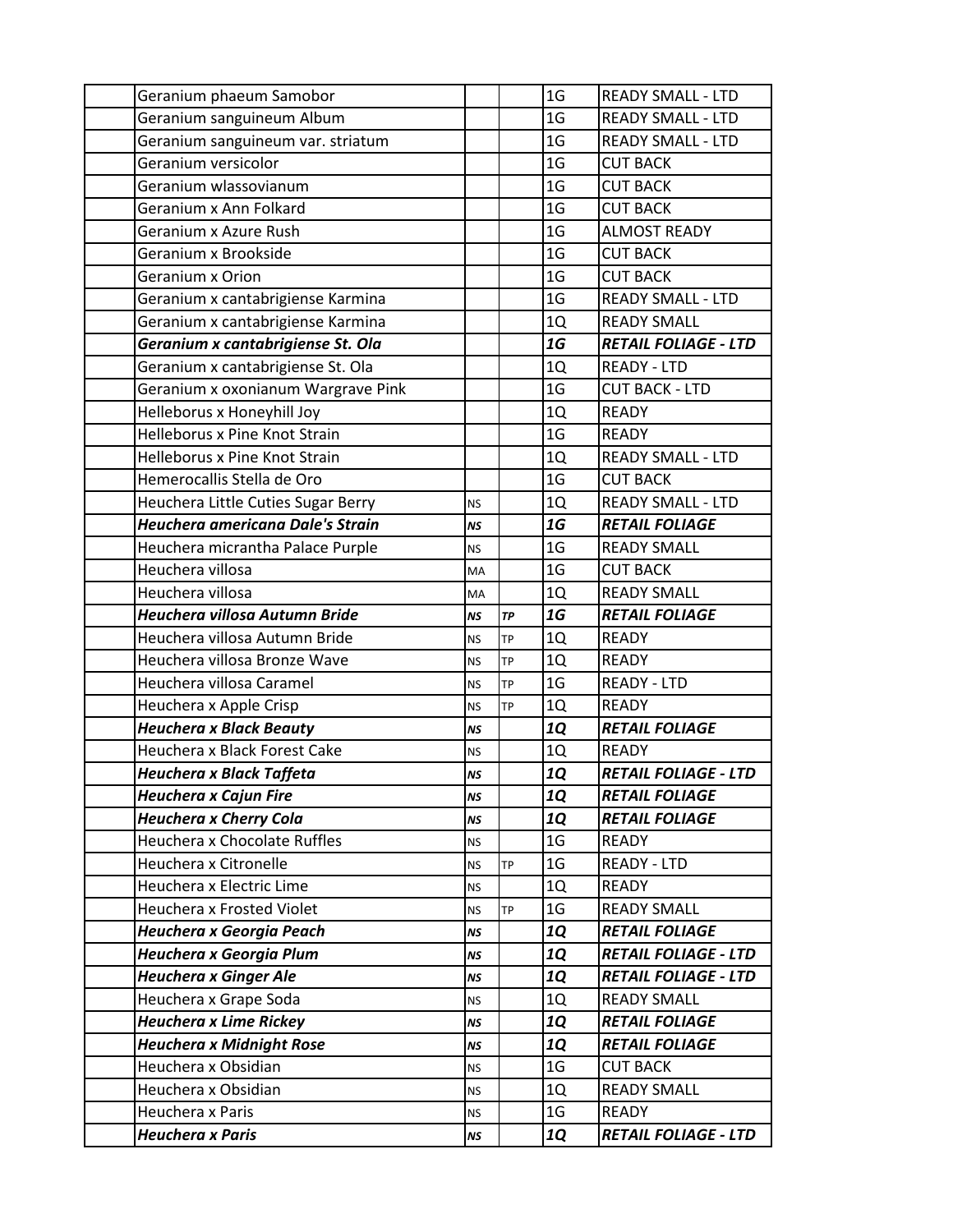| Heuchera x Plum Pudding              | <b>NS</b> | TP | 1 <sub>G</sub> | <b>READY</b>                |
|--------------------------------------|-----------|----|----------------|-----------------------------|
| Heuchera x Plum Pudding              | <b>NS</b> | TP | 1Q             | <b>READY SMALL</b>          |
| <b>Heuchera x Silver Scrolls</b>     | <b>NS</b> |    | 1 <sub>G</sub> | <b>CUT BACK</b>             |
| Heuchera x Southern Comfort          | <b>NS</b> | TP | 1 <sub>G</sub> | <b>CUT BACK</b>             |
| Heuchera x villosa Stainless Steel   | <b>NS</b> |    | 1 <sub>G</sub> | <b>READY SMALL</b>          |
| Heucherella x Buttered Rum           | <b>NS</b> |    | 1Q             | <b>READY SMALL - LTD</b>    |
| Heucherella x Solar Eclipse          | <b>NS</b> |    | 1 <sub>G</sub> | <b>READY SMALL</b>          |
| Heucherella x Sweet Tea              | <b>NS</b> |    | 1 <sub>G</sub> | <b>READY SMALL</b>          |
| Hosta August Moon                    |           |    | 1 <sub>G</sub> | <b>READY - LTD</b>          |
| Hosta Earth Angel                    |           |    | 1 <sub>G</sub> | <b>READY - LTD</b>          |
| <b>Hosta Francee</b>                 |           |    | 1G             | <b>RETAIL FOLIAGE</b>       |
| <b>Hosta Great Expectations</b>      |           |    | 1 <sub>G</sub> | <b>READY</b>                |
| <b>Hosta Patriot</b>                 |           |    | 1Q             | <b>ALMOST READY</b>         |
| <b>Hosta Rainforest Sunrise</b>      |           |    | 1G             | <b>RETAIL FOLIAGE</b>       |
| <b>Hosta Royal Standard</b>          |           |    | 1G             | <b>RETAIL FOLIAGE</b>       |
| <b>Hosta Sum and Substance</b>       |           |    | 1G             | <b>RETAIL FOLIAGE</b>       |
| <b>Hosta Wide Brim</b>               |           |    | 1G             | <b>RETAIL FOLIAGE - LTD</b> |
| Hosta sieboldiana Elegans            |           |    | 1G             | <b>GORGEOUS</b>             |
| Kalimeris integrifolia Daisy Mae     |           |    | 1Q             | <b>READY SMALL - LTD</b>    |
| Lamium maculatum Beacon Silver       |           |    | 1 <sub>G</sub> | <b>READY</b>                |
| Lamium maculatum Ghost               |           |    | 1 <sub>G</sub> | <b>READY</b>                |
| Lamium maculatum Orchid Frost        |           |    | 1 <sub>G</sub> | <b>READY SMALL</b>          |
| Lamium maculatum Pink Pewter         |           |    | 1 <sub>G</sub> | <b>READY SMALL</b>          |
| Lamium maculatum Purple Dragon       |           |    | 1 <sub>G</sub> | <b>READY</b>                |
| Lamium maculatum Red Nancy           |           |    | 1Q             | <b>CUT BACK</b>             |
| Lamium maculatum Shell Pink          |           |    | 1Q             | <b>CUT BACK</b>             |
| Lamium maculatum White Nancy         |           |    | 1Q             | <b>READY</b>                |
| Lavandula angustifolia Hidcote       |           |    | 1Q             | <b>READY SMALL</b>          |
| Lavandula angustifolia Munstead      |           |    | 1Q             | <b>READY</b>                |
| Lavandula intermedia Phenomenal      |           |    | 1Q             | <b>READY SMALL</b>          |
| Lavandula intermedia Provence        |           |    | 1 <sub>G</sub> | <b>READY SMALL</b>          |
| Lavandula intermedia Provence        |           |    | 1Q             | <b>READY</b>                |
| Lavandula intermedia Sensational!    |           |    | 1Q             | <b>READY SMALL</b>          |
| Leucanthemum x superbum Adorable     |           |    | 1Q             | <b>READY</b>                |
| Leucanthemum x superbum Becky        |           |    | 1 <sub>G</sub> | <b>CUT BACK</b>             |
| Leucanthemum x superbum Belgian Lace |           |    | <b>1Q</b>      | <b>RETAIL FOLIAGE</b>       |
| Leucanthemum x superbum Crazy Daisy  |           |    | 1 <sub>G</sub> | <b>CUT BACK</b>             |
| Leucanthemum x superbum Crazy Daisy  |           |    | <b>1Q</b>      | <b>RETAIL FOLIAGE</b>       |
| Leucanthemum x superbum Freak!       |           |    | <b>1Q</b>      | <b>BUDDED</b>               |
| Leucanthemum x superbum Gold Finch   |           |    | 1G             | <b>RETAIL FOLIAGE</b>       |
| Leucanthemum x superbum Gold Finch   |           |    | <b>1Q</b>      | <b>RETAIL FOLIAGE</b>       |
| Leucanthemum x superbum Luna         |           |    | <b>1Q</b>      | <b>RETAIL FOLIAGE</b>       |
| Leucanthemum x superbum Macaroon     |           |    | <b>1Q</b>      | <b>RETAIL FOLIAGE</b>       |
| Leucanthemum x superbum Madonna      |           |    | 1 <sub>G</sub> | <b>CUT BACK</b>             |
| Leucanthemum x superbum Snow Cap     |           |    | 1G             | <b>RETAIL FOLIAGE</b>       |
| Leucanthemum x superbum Snow Cap     |           |    | <b>1Q</b>      | <b>BUDDED</b>               |
| Leucanthemum x superbum Snow Lady    |           |    | 1 <sub>G</sub> | <b>CUT BACK</b>             |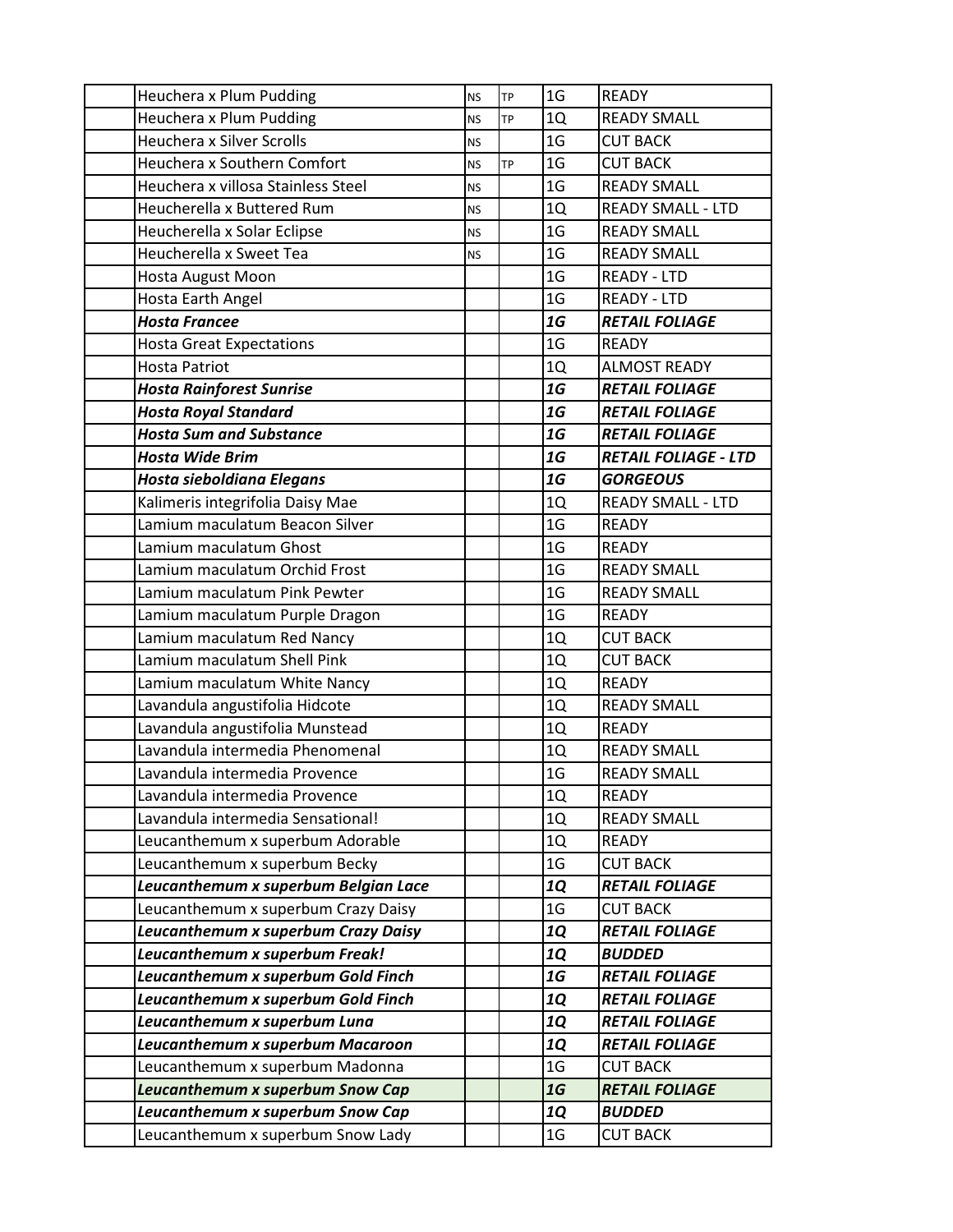| Leucanthemum x superbum Spoonful of Sugar |           |           | 1Q             | <b>READY</b>             |
|-------------------------------------------|-----------|-----------|----------------|--------------------------|
| Leucanthemum x superbum Victorian Secret  |           |           | <b>1Q</b>      | <b>RETAIL FOLIAGE</b>    |
| Leucanthemum x superbum Whoops-a-Daisy    |           |           | 1G             | <b>RETAIL FOLIAGE</b>    |
| Liatris spicata Floristan White           | <b>NS</b> |           | 1G             | <b>RETAIL FOLIAGE</b>    |
| Liatris spicata Floristan White           | <b>NS</b> |           | <b>1Q</b>      | <b>RETAIL FOLIAGE</b>    |
| Liatris spicata Kobold                    | <b>NS</b> |           | 1Q             | <b>READY - LTD</b>       |
| Ligularia dentata Desdemona               |           |           | 1 <sub>G</sub> | <b>CUT BACK</b>          |
| Ligularia dentata Othello                 |           |           | 1 <sub>G</sub> | <b>CUT BACK</b>          |
| Lobelia siphilitica                       | <b>MA</b> |           | 1 <sub>G</sub> | <b>READY SMALL</b>       |
| Lobelia speciosa Vulcan Red               | ΝS        |           | 1 <sub>G</sub> | <b>READY</b>             |
| Lysimachia nummularia Aurea               |           |           | 1Q             | <b>READY SMALL - LTD</b> |
| Monarda didyma Jacob Cline                | <b>NS</b> | Pol       | 1 <sub>G</sub> | <b>CUT BACK</b>          |
| Monarda didyma Purple Rooster             | <b>NS</b> | TP        | 1 <sub>G</sub> | <b>READY</b>             |
| Monarda x Judith's Fancy Fuchsia          | <b>NS</b> | <b>TP</b> | 1 <sub>G</sub> | <b>CUT BACK</b>          |
| Nepeta faassenii Dropmore                 |           |           | 1G             | <b>RETAIL FOLIAGE</b>    |
| Nepeta faassenii Junior Walker            |           |           | 1 <sub>G</sub> | <b>READY</b>             |
| Nepeta faassenii Junior Walker            |           |           | 1Q             | <b>CUT BACK</b>          |
| Nepeta faassenii Walker's Low             |           |           | 1 <sub>G</sub> | <b>CUT BACK - LTD</b>    |
| Nepeta faassenii Walker's Low             |           |           | 1Q             | <b>READY</b>             |
| Nepeta grandiflora Summer Magic           |           |           | 1 <sub>G</sub> | <b>CUT BACK - LTD</b>    |
| Nepeta racemosa Blue Wonder               |           |           | 1G             | <b>BUDDED</b>            |
| Nepeta racemosa Blue Wonder               |           |           | 1Q             | <b>RETAIL FOLIAGE</b>    |
| Nepeta subsessilis Blue Prelude           |           |           | 1Q             | <b>READY</b>             |
| Nepeta x Early Bird                       |           |           | 1 <sub>G</sub> | <b>CUT BACK - LTD</b>    |
| Nepeta x Purple Haze                      |           |           | 1Q             | <b>CUT BACK</b>          |
| Nepeta x Six Hills Giant                  |           |           | 1 <sub>G</sub> | <b>READY</b>             |
| Penstemon digitalis Husker Red            | <b>NS</b> |           | 1Q             | <b>CUT BACK</b>          |
| Penstemon hirsutus                        | MA        | Pol       | 1 <sub>G</sub> | <b>CUT BACK</b>          |
| Penstemon x Blackbeard                    | NS.       |           | 1 <sub>G</sub> | <b>READY - LTD</b>       |
| <b>Penstemon x Dark Towers</b>            | <b>NS</b> |           | 1 <sub>G</sub> | <b>READY</b>             |
| Penstemon x Red Riding Hood               |           |           | 1 <sub>G</sub> | <b>READY SMALL</b>       |
| Perovskia atriplicifolia                  |           |           | 1 <sub>G</sub> | <b>CUT BACK</b>          |
| Perovskia atriplicifolia CrazyBlue        |           |           | 1Q             | <b>CUT BACK - LTD</b>    |
| Perovskia atriplicifolia Lacey Blue       |           |           | 1Q             | <b>CUT BACK - LTD</b>    |
| Perovskia atriplicifolia Little Spire     |           |           | 1 <sub>G</sub> | <b>CUT BACK</b>          |
| Perovskia atriplicifolia Little Spire     |           |           | 1Q             | <b>CUT BACK - LTD</b>    |
| Persicaria pendula                        |           |           | 1 <sub>G</sub> | <b>READY</b>             |
| Phlox divaricata May Breeze               | <b>NS</b> |           | 1Q             | <b>CUT BACK</b>          |
| Phlox stolonifera Sherwood Purple         | <b>NS</b> | ТP        | 1Q             | <b>CUT BACK</b>          |
| Polemonium reptans Stairway to Heaven     | <b>NS</b> |           | 1Q             | <b>CUT BACK</b>          |
| Polemonium reptans Touch of Class         | <b>NS</b> |           | 1 <sub>G</sub> | <b>CUT BACK</b>          |
| Polemonium yezoense Bressingham Purple    |           |           | 1 <sub>G</sub> | <b>CUT BACK</b>          |
| Pulmonaria x Trevi Fountain               |           |           | 1 <sub>G</sub> | <b>READY - LTD</b>       |
| Pycnanthemum incanum                      | MA        | Hbt       | 1 <sub>G</sub> | <b>CUT BACK</b>          |
| Pycnanthemum muticum                      | MA        | Pol       | 1 <sub>G</sub> | <b>CUT BACK</b>          |
| Pycnanthemum pilosum                      | MA        |           | 1 <sub>G</sub> | <b>CUT BACK</b>          |
| Pycnanthemum tenuifolium                  | MA        | Hbt       | 1 <sub>G</sub> | <b>CUT BACK</b>          |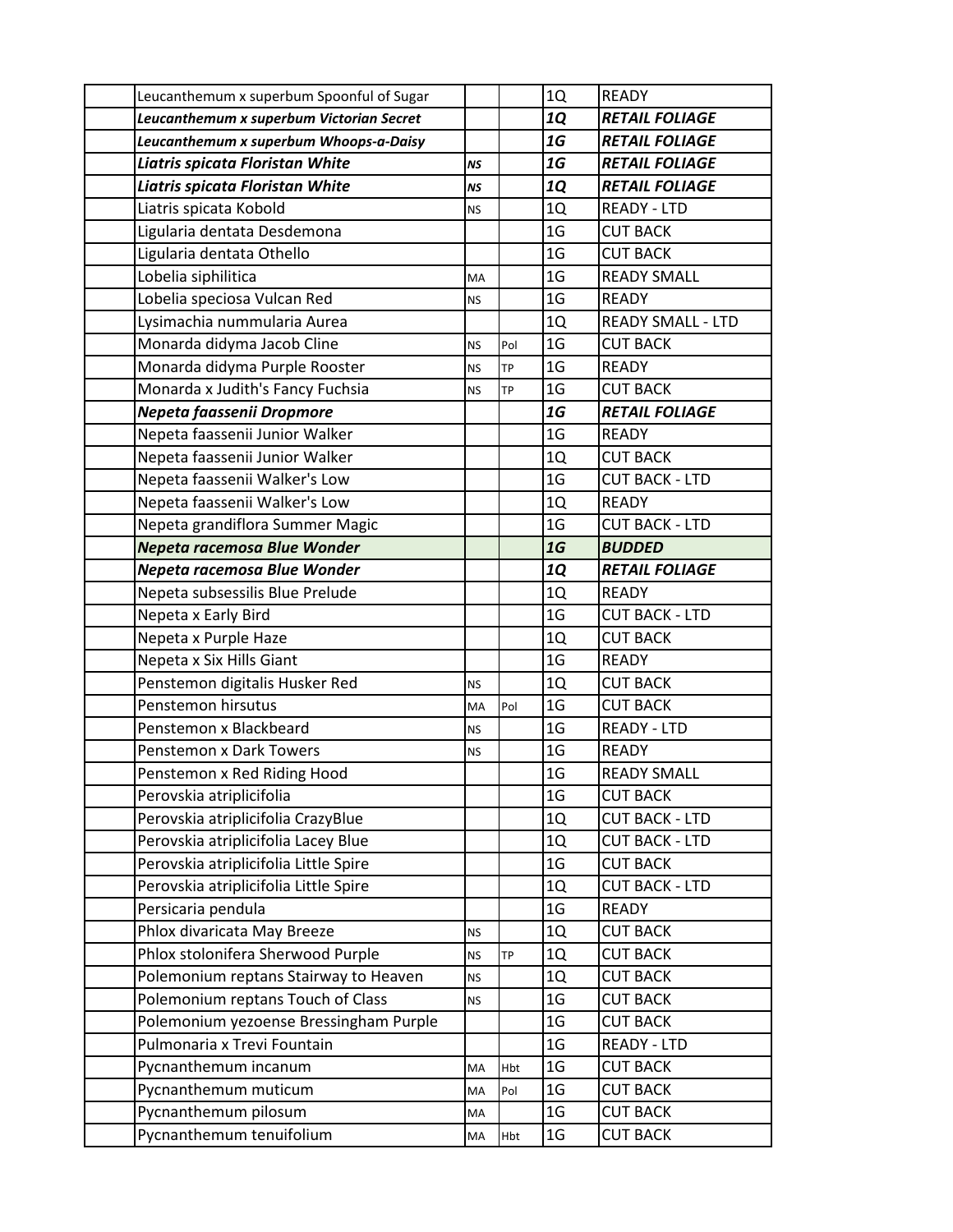| Pycnanthemum virginianum                      | MA        | Hbt | 1 <sub>G</sub> | <b>CUT BACK</b>          |
|-----------------------------------------------|-----------|-----|----------------|--------------------------|
| Rudbeckia fulgida var. deamii                 | <b>US</b> | Pol | 1 <sub>G</sub> | <b>RETAIL FOLIAGE</b>    |
| Rudbeckia fulgida var. speciosa V Little Suzy | <b>NS</b> |     | 1 <sub>G</sub> | <b>READY SMALL</b>       |
| Rudbeckia fulgida var. sullivantii Goldsturm  | <b>NS</b> |     | 1 <sub>G</sub> | <b>CUT BACK - LTD</b>    |
| Rudbeckia grandiflora                         | US        |     | 1 <sub>G</sub> | <b>READY</b>             |
| Rudbeckia nitida Autumn Sun                   | NS        |     | 1G             | <b>RETAIL FOLIAGE</b>    |
| Rudbeckia x American Gold Rush                | <b>NS</b> |     | 1G             | <b>RETAIL FOLIAGE</b>    |
| Sagina subulata                               |           |     | <b>1Q</b>      | <b>RETAIL FOLIAGE</b>    |
| Sagina subulata Aurea                         |           |     | 1Q             | <b>RETAIL FOLIAGE</b>    |
| Salvia lyrata Purple Knockout                 | <b>NS</b> | Pol | 1G             | <b>RETAIL FOLIAGE</b>    |
| Salvia lyrata Purple Knockout                 | <b>NS</b> | Pol | 1Q             | <b>READY</b>             |
| Salvia nemorosa Blue Hill                     |           |     | 1G             | <b>BUD &amp; BLOOM</b>   |
| Salvia nemorosa Blue Hill                     |           |     | <b>1Q</b>      | <b>BUD &amp; BLOOM</b>   |
| Salvia nemorosa Blue Marvel                   |           |     | <b>1Q</b>      | <b>BUDDED</b>            |
| Salvia nemorosa Caradonna                     |           |     | 1 <sub>G</sub> | <b>READY</b>             |
| Salvia nemorosa Caradonna                     |           |     | <b>1Q</b>      | <b>RETAIL FOLIAGE</b>    |
| Salvia nemorosa Caramia                       |           |     | 1G             | <b>BUDDED</b>            |
| Salvia nemorosa East Friesland                |           |     | 1G             | <b>BUDDED</b>            |
| Salvia nemorosa East Friesland                |           |     | <b>1Q</b>      | <b>RETAIL FOLIAGE</b>    |
| Salvia nemorosa Marcus                        |           |     | 1 <sub>G</sub> | <b>READY</b>             |
| Salvia nemorosa Marcus                        |           |     | 1Q             | <b>READY</b>             |
| Salvia nemorosa May Night                     |           |     | 1G             | <b>RETAIL FOLIAGE</b>    |
| Salvia nemorosa May Night                     |           |     | 1Q             | <b>BUDDED</b>            |
| Salvia nemorosa Midnight Rose                 |           |     | <b>1Q</b>      | <b>BUD &amp; BLOOM</b>   |
| Salvia nemorosa Rose Marvel                   |           |     | 1Q             | <b>READY</b>             |
| Salvia nemorosa Sallyrosa April Night         |           |     | 1G             | <b>BUDDED - LTD</b>      |
| Salvia nemorosa Sky Blue Marvel               |           |     | 1Q             | <b>READY</b>             |
| Salvia nemorosa Snow Hill                     |           |     | 1G             | <b>BUDDED</b>            |
| Salvia nemorosa Snow Hill                     |           |     | <b>1Q</b>      | <b>BUD &amp; BLOOM</b>   |
| Sanguisorba obtusa                            |           |     | 1G             | <b>RETAIL FOLIAGE</b>    |
| Sanguisorba obtusa Alba                       |           |     | 1G             | <b>RETAIL FOLIAGE</b>    |
| Scabiosa columbaria Blue Note                 |           |     | 1G             | <b>RETAIL FOLIAGE</b>    |
| Scabiosa columbaria Blue Note                 |           |     | <b>1Q</b>      | <b>BUDDED</b>            |
| <b>Scabiosa columbaria Butterfly Blue</b>     |           |     | 1G             | <b>BUDDED</b>            |
| <b>Scabiosa columbaria Butterfly Blue</b>     |           |     | 1Q             | <b>BUDDED</b>            |
| Scabiosa columbaria Pink Mist                 |           |     | 1 <sub>G</sub> | <b>READY</b>             |
| Scabiosa columbaria Pink Mist                 |           |     | 1Q             | <b>READY</b>             |
| <b>Scabiosa x Vivid Violet</b>                |           |     | 1G             | <b>RETAIL FOLIAGE</b>    |
| Solidago rugosa Fireworks                     | <b>NS</b> |     | 1 <sub>G</sub> | <b>READY</b>             |
| Solidago rugosa Fireworks                     | <b>NS</b> |     | 1Q             | <b>CUT BACK</b>          |
| Stachys byzantina Helene von Stein            |           |     | 1 <sub>G</sub> | <b>READY - LTD</b>       |
| Stachys monieri Hummelo                       |           |     | 1 <sub>G</sub> | <b>READY</b>             |
| Stachys monieri Hummelo                       |           |     | 1Q             | <b>READY SMALL - LTD</b> |
| Stokesia laevis Peachie's Pick                | <b>NS</b> |     | 1Q             | <b>CUT BACK</b>          |
| Symphytum grandiflorum Wisely Blue            |           |     | 1 <sub>G</sub> | <b>CUT BACK - LTD</b>    |
| Thyme Elfin                                   |           |     | 1Q             | <b>READY SMALL</b>       |
| <b>Thyme Pink Chintz</b>                      |           |     | <b>1Q</b>      | <b>RETAIL FOLIAGE</b>    |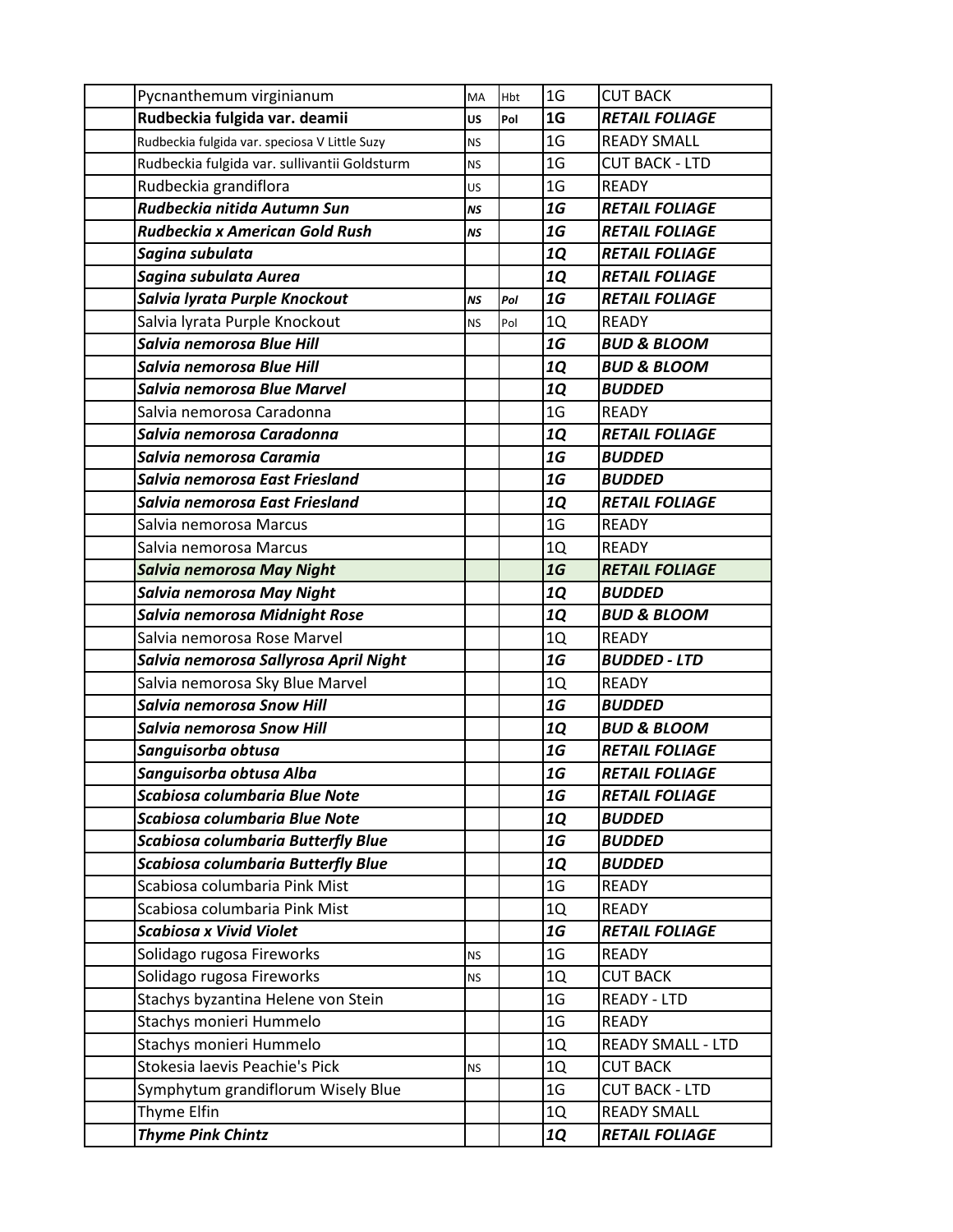| <b>Thyme Red Creeping</b>               |           |     | <b>1Q</b>      | <b>RETAIL FOLIAGE</b>    |
|-----------------------------------------|-----------|-----|----------------|--------------------------|
| Thyme White Creeping                    |           |     | 1Q             | <b>READY</b>             |
| <b>Thyme Woolly</b>                     |           |     | <b>1Q</b>      | <b>RETAIL FOLIAGE</b>    |
| Tiarella cordifolia                     | MA        | Pol | 1Q             | <b>ALMOST READY</b>      |
| Tiarella cordifolia Brandywine          | <b>NS</b> |     | 1 <sub>G</sub> | <b>CUT BACK - LTD</b>    |
| Tiarella cordifolia Running Tapestry    | <b>NS</b> |     | 1 <sub>G</sub> | <b>ALMOST READY</b>      |
| Tiarella x Elizabeth Oliver             | <b>NS</b> |     | 1 <sub>G</sub> | <b>READY SMALL - LTD</b> |
| Tiarella x Elizabeth Oliver             | <b>NS</b> |     | 1Q             | <b>READY - LTD</b>       |
| <b>Verbascum x Dark Eyes</b>            |           |     | 1G             | <b>RETAIL FOLIAGE</b>    |
| <b>Verbascum x Honey Dijon</b>          |           |     | 1G             | <b>BUDDED</b>            |
| <b>Verbascum x Plum Smokey</b>          |           |     | 1G             | <b>BUDDED</b>            |
| <b>Verbascum x Royalty</b>              |           |     | 1G             | <b>BUDDED</b>            |
| Vernonia lettermannii Iron Butterfly    | <b>NS</b> |     | 1 <sub>G</sub> | <b>READY SMALL</b>       |
| Vernonia x Summer's Swan Song           | <b>NS</b> |     | 1 <sub>G</sub> | <b>READY SMALL</b>       |
| Veronica Lavender Lightsaber            |           |     | 1 <sub>G</sub> | <b>CUT BACK - LTD</b>    |
| Veronica Royal Rembrandt                |           |     | 1 <sub>G</sub> | <b>CUT BACK - LTD</b>    |
| Veronica peduncularis Georgia Blue      |           |     | 1 <sub>G</sub> | <b>READY - LTD</b>       |
| Veronica spicata Royal Candles          |           |     | 1G             | <b>BUDDED</b>            |
| Veronica spicata Royal Candles          |           |     | 1Q             | <b>READY SMALL</b>       |
|                                         |           |     |                |                          |
| <b>Grasses</b>                          |           |     |                |                          |
| <b>Acorus americanus</b>                | МA        |     | 1G             | <b>RETAIL FOLIAGE</b>    |
| Andropogon Dancing Wind                 | <b>NS</b> |     | 1 <sub>G</sub> | <b>READY SMALL - LTD</b> |
| Calamagrostis acutiflora Karl Foerster  |           |     | 1 <sub>G</sub> | <b>READY</b>             |
| Calamagrostis brachytricha              |           |     | 1G             | <b>RETAIL FOLIAGE</b>    |
| Calamagrostis x acutiflora Hello Spring |           |     | 1 <sub>G</sub> | <b>READY</b>             |
| Carex appalachica                       | MA        |     | 1Q             | <b>READY</b>             |
| Carex bromoides                         | MA        |     | 1 <sub>G</sub> | <b>CUT BACK</b>          |
| Carex dolichostachya Gold Fountains     |           |     | 1 <sub>G</sub> | <b>ALMOST READY</b>      |
| <b>Carex morrowii Silver Sceptre</b>    |           |     | <b>1Q</b>      | <b>RETAIL FOLIAGE</b>    |
| Carex oshimensis Evercolor Everlime     |           |     | $1{\rm Q}$     | READY                    |
| Carex rosea                             | MA        |     | 1 <sub>G</sub> | <b>READY</b>             |
| Carex socialis                          | US        |     | 1Q             | <b>READY</b>             |
| Carex texensis                          | MA        |     | 1Q             | <b>CUT BACK</b>          |
| Carex vulpinoidea                       | MA        | Hbt | 1 <sub>G</sub> | READY - LTD              |
| Carex vulpinoidea                       | MA        | Hbt | 1Q             | <b>CUT BACK - LTD</b>    |
| Festuca glauca Boulder Blue             |           |     | 1 <sub>G</sub> | <b>CUT BACK</b>          |
| Festuca x Cool As Ice                   |           |     | 1 <sub>G</sub> | <b>READY</b>             |
| Hakonechloa macra                       |           |     | 1G             | <b>RETAIL FOLIAGE</b>    |
| Hakonechloa macra Aureola               |           |     | 1G             | <b>RETAIL FOLIAGE</b>    |
| Juncus effusus                          | MA        | Hbt | <b>1Q</b>      | <b>RETAIL FOLIAGE</b>    |
| Pennisetum alopecuroides Cayenne        |           |     | 1 <sub>G</sub> | <b>READY SMALL - LTD</b> |
| Pennisetum alopecuroides Jambalaya      |           |     | 1 <sub>G</sub> | <b>READY SMALL - LTD</b> |
| Pennisetum setaceum Rubrum              |           |     | 1 <sub>G</sub> | <b>READY SMALL</b>       |
|                                         |           |     |                |                          |
|                                         |           |     |                |                          |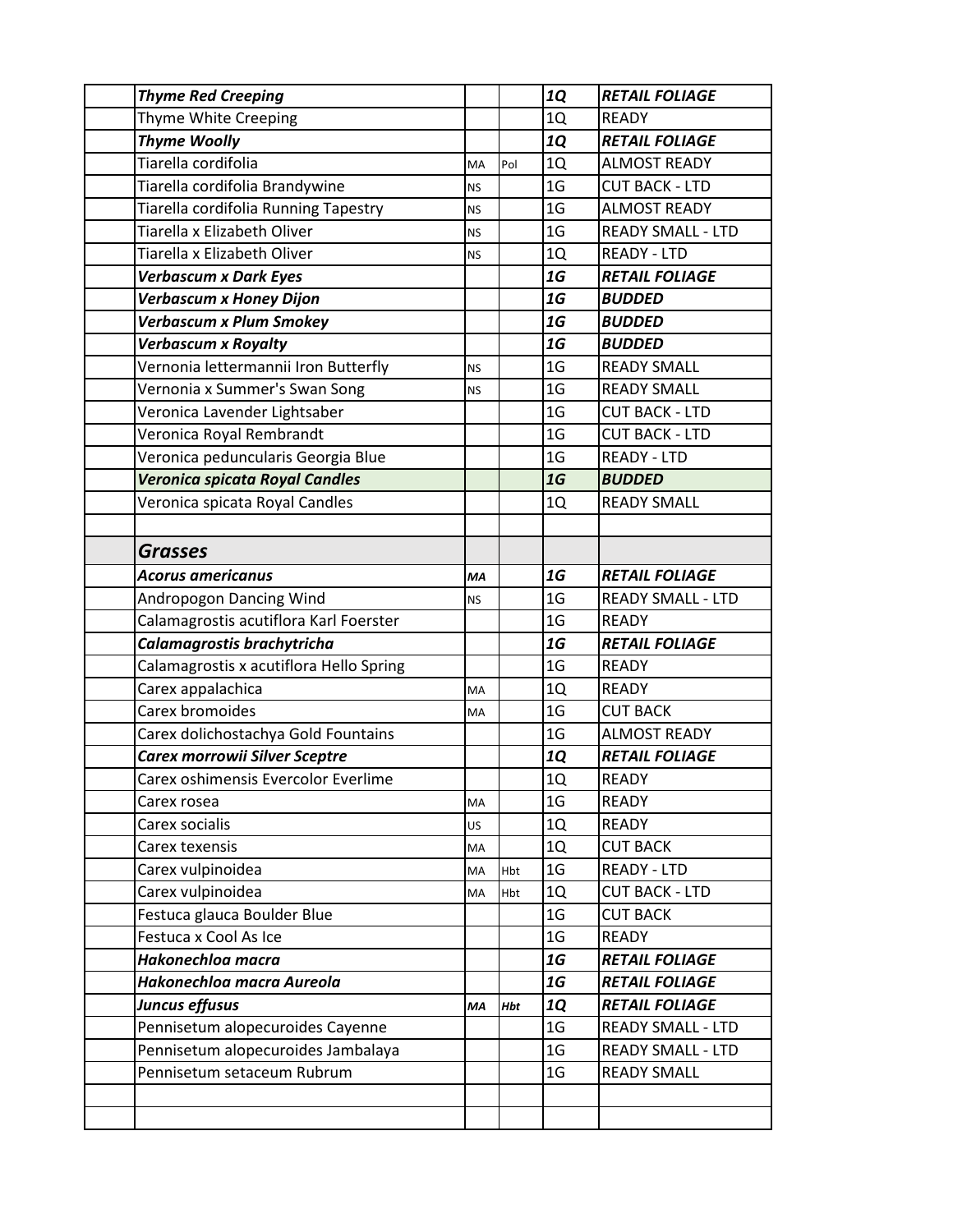| <b>Liriope and Ophiopogon</b>                |           |            |                |                          |
|----------------------------------------------|-----------|------------|----------------|--------------------------|
| Liriope Variegata                            |           |            | 1 <sub>G</sub> | <b>READY</b>             |
| Liriope Variegata                            |           |            | 4"             | <b>READY</b>             |
| Liriope muscari Big Blue                     |           |            | 1 <sub>G</sub> | <b>READY</b>             |
| Liriope muscari Big Blue                     |           |            | 4"             | <b>READY - LTD</b>       |
| Liriope muscari Royal Purple                 |           |            | 1 <sub>G</sub> | <b>READY</b>             |
| Liriope spicata                              |           |            | 1 <sub>G</sub> | <b>READY</b>             |
| Liriope spicata                              |           |            | 4"             | <b>READY</b>             |
| Ophiopogon japonicus                         |           |            | 4"             | <b>READY</b>             |
| Ophiopogon japonicus Nanus                   |           |            | 4"             | <b>READY</b>             |
|                                              |           |            |                |                          |
| <b>SAF Special Containers</b>                |           |            |                |                          |
| <b>Combo Bowl Foodscape Revolution No. 1</b> |           | FsR        |                | 12"CB GORGEOUS           |
| <b>Combo Bowl Foodscape Revolution No. 2</b> |           | <b>FsR</b> |                | 12"CB GORGEOUS           |
| Combo Bowl Herb Cottage Tea Time             |           |            |                | 12"CB READY - LTD        |
| <b>Combo Bowl Herb Culinary Delight</b>      |           |            |                | 12"CB GORGEOUS           |
| Hanging Basket Strawberry                    |           |            |                | 12"HB READY SMALL        |
| Hanging Basket Tomato Tumbling Tom Yellow    |           |            |                | 12"HB READY - LTD        |
| Hanging Basket Tomato Very Cherry Cascade    |           |            |                | 12"HB READY - LTD        |
|                                              |           |            |                |                          |
| <b>SAF FRUITS</b>                            |           |            |                |                          |
| <b>Blackberry Natchez</b>                    |           |            | 1 <sub>G</sub> | <b>READY</b>             |
| <b>Blackberry Osage</b>                      |           |            | 1 <sub>G</sub> | <b>READY</b>             |
| <b>Blackberry Sweetie Pie</b>                |           |            | 1G             | <b>RETAIL FOLIAGE</b>    |
| <b>Blueberry Biloxi</b>                      | <b>NS</b> |            | 1 <sub>G</sub> | <b>READY - LTD</b>       |
| <b>Blueberry Blue Crop</b>                   | <b>NS</b> |            | 1 <sub>G</sub> | <b>READY</b>             |
| <b>Blueberry Blueray</b>                     | <b>NS</b> |            | 1Q             | <b>READY</b>             |
| <b>Blueberry Bonus</b>                       | <b>NS</b> |            | 1 <sub>G</sub> | <b>READY SMALL</b>       |
| <b>Blueberry Chippewa</b>                    | <b>NS</b> |            | 1 <sub>G</sub> | <b>READY SMALL - LTD</b> |
| <b>Blueberry Elliott</b>                     | <b>NS</b> |            | 1 <sub>G</sub> | <b>READY SMALL</b>       |
| <b>Blueberry Legacy</b>                      | <b>NS</b> |            | 1 <sub>G</sub> | <b>READY</b>             |
| <b>Blueberry Northland</b>                   | <b>NS</b> |            | 1Q             | <b>READY SMALL</b>       |
| <b>Blueberry Northsky</b>                    | <b>NS</b> |            | 1 <sub>G</sub> | READY - LTD              |
| <b>Blueberry Patriot</b>                     | <b>NS</b> |            | 1 <sub>G</sub> | READY                    |
| <b>Blueberry Patriot</b>                     | <b>NS</b> |            | 1Q             | <b>READY</b>             |
| <b>Blueberry Polaris</b>                     | <b>NS</b> |            | 1 <sub>G</sub> | <b>READY</b>             |
| <b>Blueberry Top Hat</b>                     | <b>NS</b> |            | 1Q             | <b>READY SMALL</b>       |
| <b>Boysenberry</b>                           |           |            | 1G             | <b>RETAIL FOLIAGE</b>    |
| Fig Brown Turkey                             |           |            | 1 <sub>G</sub> | <b>READY</b>             |
| <b>Fig Chicago Hardy</b>                     |           |            | 1G             | <b>RETAIL FOLIAGE</b>    |
| <b>Fig Ischia</b>                            |           |            | 1G             | <b>RETAIL FOLIAGE</b>    |
| <b>Fig Lattarula</b>                         |           |            | 1G             | <b>RETAIL FOLIAGE</b>    |
| Fig Olympian                                 |           |            | 1 <sub>G</sub> | <b>READY</b>             |
| Fig Violet de Bordeaux                       |           |            | 1 <sub>G</sub> | <b>READY SMALL</b>       |
| Fig Yellow Longneck                          |           |            | 1 <sub>G</sub> | <b>READY</b>             |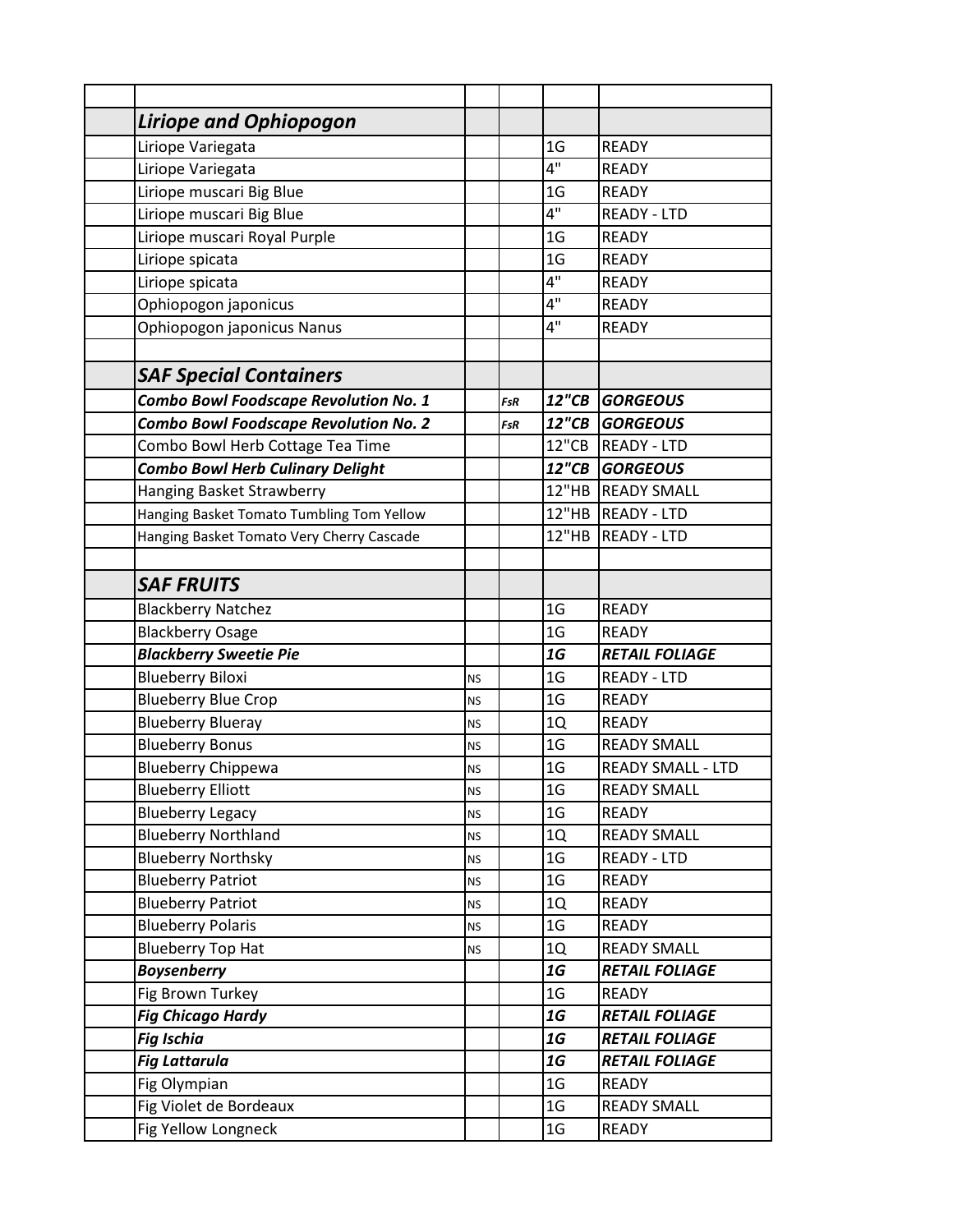| <b>Raspberry Nantahala</b>                   |            | 1G             | <b>RETAIL FOLIAGE</b>     |
|----------------------------------------------|------------|----------------|---------------------------|
| <b>Raspberry Nova</b>                        |            | 1G             | <b>RETAIL FOLIAGE</b>     |
|                                              |            |                |                           |
| <b>SAF HERBS</b>                             |            |                |                           |
| <b>Basil Holy</b>                            |            | 1Q             | <b>READY</b>              |
| <b>Basil Rutgers Devotion</b>                |            | 1Q             | <b>READY</b>              |
| <b>Basil Rutgers Obsession</b>               |            | 1Q             | <b>READY - LTD</b>        |
| Catnip                                       |            | 1Q             | <b>READY - LTD</b>        |
| Chamomile German                             |            | 1Q             | <b>READY - LTD</b>        |
| Chives                                       |            | 1Q             | <b>READY</b>              |
| <b>Chives Garlic</b>                         |            | 1Q             | <b>READY - LTD</b>        |
| Cilantro                                     |            | 1Q             | <b>READY</b>              |
| Comfrey                                      |            | 1Q             | <b>READY - LTD</b>        |
| <b>Fennel Bronze</b>                         | <b>BP</b>  | 1Q             | <b>READY</b>              |
| Mint Mojito                                  |            | 1Q             | <b>READY</b>              |
| Mint Peppermint                              |            | 1Q             | <b>CUT BACK</b>           |
| <b>Mint Spearmint</b>                        |            | 1Q             | <b>CUT BACK</b>           |
| Mint Spearmint Kentucky Colonel              |            | 1Q             | <b>CUT BACK</b>           |
| Oregano Golden                               |            | 1Q             | <b>READY - LTD</b>        |
| Oregano Greek                                |            | 1Q             | <b>READY</b>              |
| Parsley Curled                               | <b>BP</b>  | 1Q             | <b>READY</b>              |
| Parsley Flat Italian                         |            | 1Q             | <b>READY</b>              |
| <b>Rosemary Arp</b>                          |            | 1Q             | <b>READY - LTD</b>        |
| Rue                                          |            | 1Q             | <b>ALMOST READY</b>       |
| Thyme English                                |            | 1Q             | <b>READY</b>              |
| Thyme Silver Edge                            |            | 1Q             | <b>READY - LTD</b>        |
|                                              |            |                |                           |
| <b>SAF VEGGIES</b>                           |            |                |                           |
| <b>Cucumber Mexican Sour Gherkin</b>         |            | 1Q             | <b>READY - LTD</b>        |
| <b>Ground Cherry Aunt Molly's</b>            |            | 1Q             | <b>ALMOST READY</b>       |
| Millet Purple Majesty                        | ВP         | 1Q             | READY - LTD               |
| Pepper (Bell) California Wonder              |            | 1Q             | READY - LTD               |
| Pepper (Bell) Chocolate Bell                 |            | 1Q             | READY - LTD               |
| Pepper Ancho Gigantea                        |            | 1Q             | <b>READY</b>              |
| Pepper Pepperoncini                          |            | 1Q             | <b>READY - LTD</b>        |
| Pepper Serrano Tampiqueno                    |            | 1Q             | <b>READY - LTD</b>        |
| Quinoa Brightest Brilliant                   |            | 1Q             | <b>READY - LTD</b>        |
| Quinoa Cherry Vanilla                        |            | $1{\rm Q}$     | <b>READY</b>              |
| Rice Carolina Gold                           | <b>BP</b>  | 1Q             | <b>ALMOST READY - LTD</b> |
| <b>Sweet Potato Treasure Island Kaukura</b>  | <b>FsR</b> | 1G             | <b>RETAIL FOLIAGE</b>     |
| Sweet Potato Treasure Island Kaukura         | FsR        | 1Q             | <b>ALMOST READY</b>       |
| Sweet Potato Treasure Island Makatea         | FsR        | 1 <sub>G</sub> | <b>READY</b>              |
| Sweet Potato Treasure Island Makatea         | FsR        | 1Q             | <b>READY</b>              |
| Sweet Potato Treasure Island Manihi          | FsR        | 1 <sub>G</sub> | <b>CUT BACK</b>           |
| <b>Sweet Potato Treasure Island Tatakoto</b> | FsR        | 1G             | <b>RETAIL FOLIAGE</b>     |
| Sweet Potato Treasure Island Tatakoto        | FsR        | 1Q             | READY                     |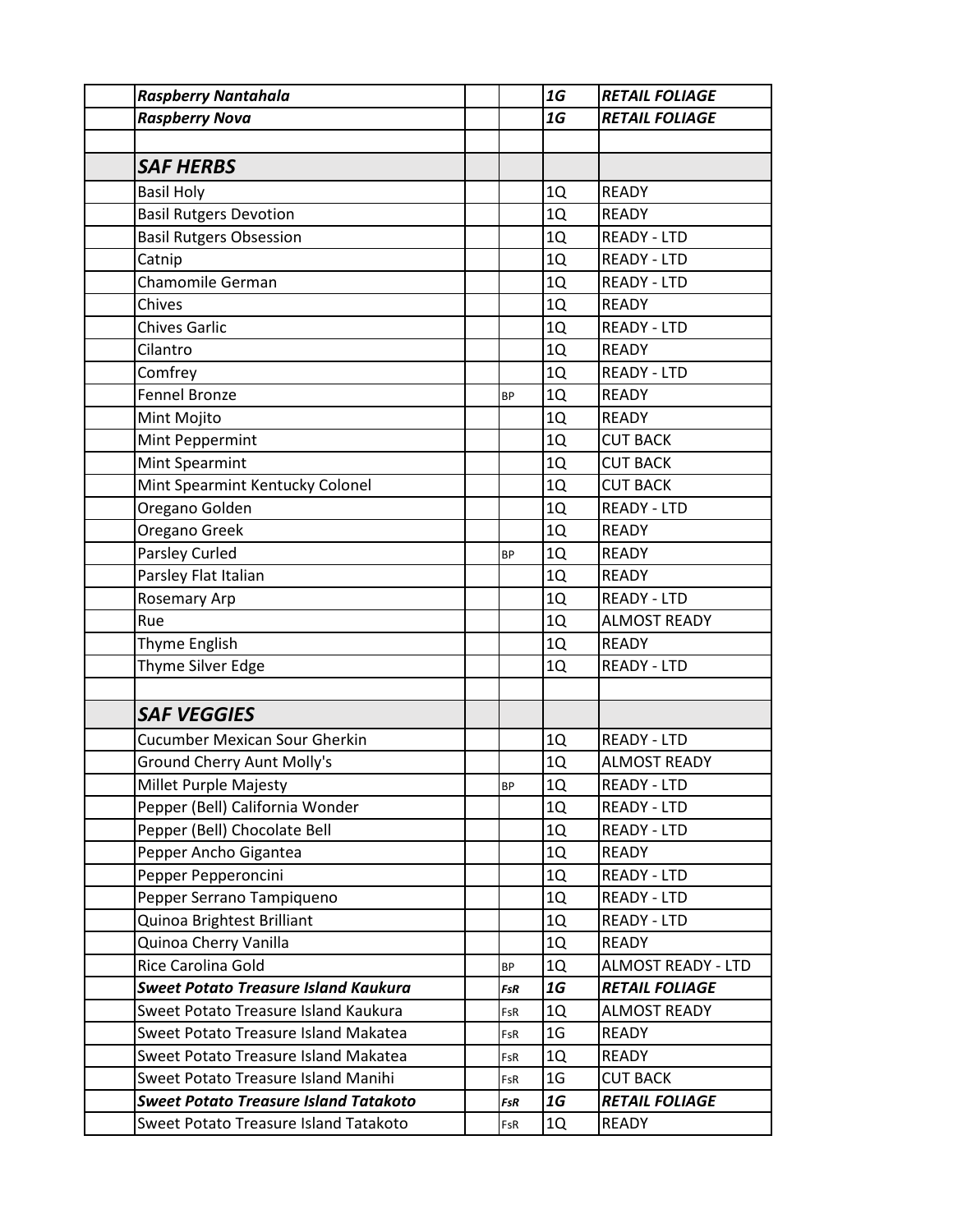| Tomato Aunt Ginny's Purple          |           | 1Q | <b>READY</b>              |
|-------------------------------------|-----------|----|---------------------------|
| Tomato Barry's Crazy Cherry         |           | 1Q | <b>ALMOST READY</b>       |
| Tomato Beam's Yellow Pear           |           | 1Q | <b>ALMOST READY - LTD</b> |
| Tomato Black Krim                   | <b>BP</b> | 1Q | <b>ALMOST READY - LTD</b> |
| Tomato Boxcar Willie                |           | 1Q | <b>READY - LTD</b>        |
| Tomato Brandywine Yellow            |           | 1Q | <b>READY</b>              |
| Tomato Cherokee Purple              |           | 1Q | <b>READY - LTD</b>        |
| <b>Tomato Chocolate Cherry</b>      |           | 1Q | <b>ALMOST READY</b>       |
| <b>Tomato Cream Sausage</b>         | <b>BP</b> | 1Q | <b>ALMOST READY - LTD</b> |
| Tomato Dr. Wyche's Yellow           | <b>BP</b> | 1Q | <b>READY</b>              |
| <b>Tomato Giraffe</b>               | <b>BP</b> | 1Q | <b>READY - LTD</b>        |
| <b>Tomato Gold Medal</b>            |           | 1Q | <b>READY - LTD</b>        |
| Tomato Pink Berkeley Tie Dye        |           | 1Q | <b>READY - LTD</b>        |
| Tomato San Marzano                  |           | 1Q | <b>READY - LTD</b>        |
| <b>Tomato Sunrise Bumblebee</b>     |           | 1Q | <b>ALMOST READY - LTD</b> |
| <b>Tomato Ten Fingers of Naples</b> | <b>BP</b> | 1Q | <b>READY</b>              |
| <b>Tomato Vintage Wine</b>          | <b>BP</b> | 1Q | <b>READY</b>              |
| Tomato White Tomesol                | <b>BP</b> | 1Q | <b>READY - LTD</b>        |

| <b>Terms Legend</b>                                                         |  |  |  |  |
|-----------------------------------------------------------------------------|--|--|--|--|
| <b>DORMANT</b> - a well-established plant that has overwintered and is      |  |  |  |  |
| still inactive or has just begun to actively grow                           |  |  |  |  |
| <b>EMERGING</b> - A well-established plant that has broken dormancy         |  |  |  |  |
| and is actively growing, although not yet big enough to be                  |  |  |  |  |
| considered READY SMALL                                                      |  |  |  |  |
| CUT BACK - fully rooted with foliage that has been cut back                 |  |  |  |  |
| READY SMALL - a plant that is rooted and ready to plant but not             |  |  |  |  |
| quite big enough to be considered READY                                     |  |  |  |  |
| ALMOST READY - a plant that has not quite developed a significant           |  |  |  |  |
| combination of foliage and roots to be considered ready but will be         |  |  |  |  |
| soon                                                                        |  |  |  |  |
| <b>READY</b> - a plant that has nice foliage and substantial root           |  |  |  |  |
| development and is fit for planting                                         |  |  |  |  |
| <b>RETAIL FOLIAGE</b> - fully rooted and has exceptionally nice foliage     |  |  |  |  |
| BUD & BLOOM - the plant is well-rooted with attractive foliage and          |  |  |  |  |
| the flower buds are opening                                                 |  |  |  |  |
| <b>BUDDED</b> - the plant is well-rooted with attractive foliage and flower |  |  |  |  |
| buds have formed                                                            |  |  |  |  |
| GORGEOUS !!! - we feel these plants are the most beautiful, MUST            |  |  |  |  |
| <b>HAVE plants</b>                                                          |  |  |  |  |
| MA - Mid-Atlantic native, native to the following US states:                |  |  |  |  |
| Delaware, Maryland, New Jersey, New York, Pennsylvania, and/or              |  |  |  |  |
| Virginia                                                                    |  |  |  |  |
| US - United States native, native to one of the 48 contiguous United        |  |  |  |  |
| States                                                                      |  |  |  |  |
| NS - Native Selection, a selection of a native plant or a hybrid with       |  |  |  |  |
| native parentage                                                            |  |  |  |  |
| TP - Top Performer in Mt. Cuba Center Trials. Plants that rated 4.0         |  |  |  |  |
| or higher in Mt. Cuba Center Trials.                                        |  |  |  |  |
| MtCC - Mt. Cuba Collection. Plants introduced by Mt. Cuba Center            |  |  |  |  |
| <b>BP</b> - Brie's Picks                                                    |  |  |  |  |
| a curated selection of vegetables and herbs chosen by Brie Arthur,          |  |  |  |  |
| author of The Foodscape Revolution.                                         |  |  |  |  |
| Pol - Pollination Program                                                   |  |  |  |  |
| Plants (hosts) that serve as food sources for specialist insects -          |  |  |  |  |
| such as pollen specialist bees and the larvae of certain butterflies        |  |  |  |  |
| and moths                                                                   |  |  |  |  |
|                                                                             |  |  |  |  |